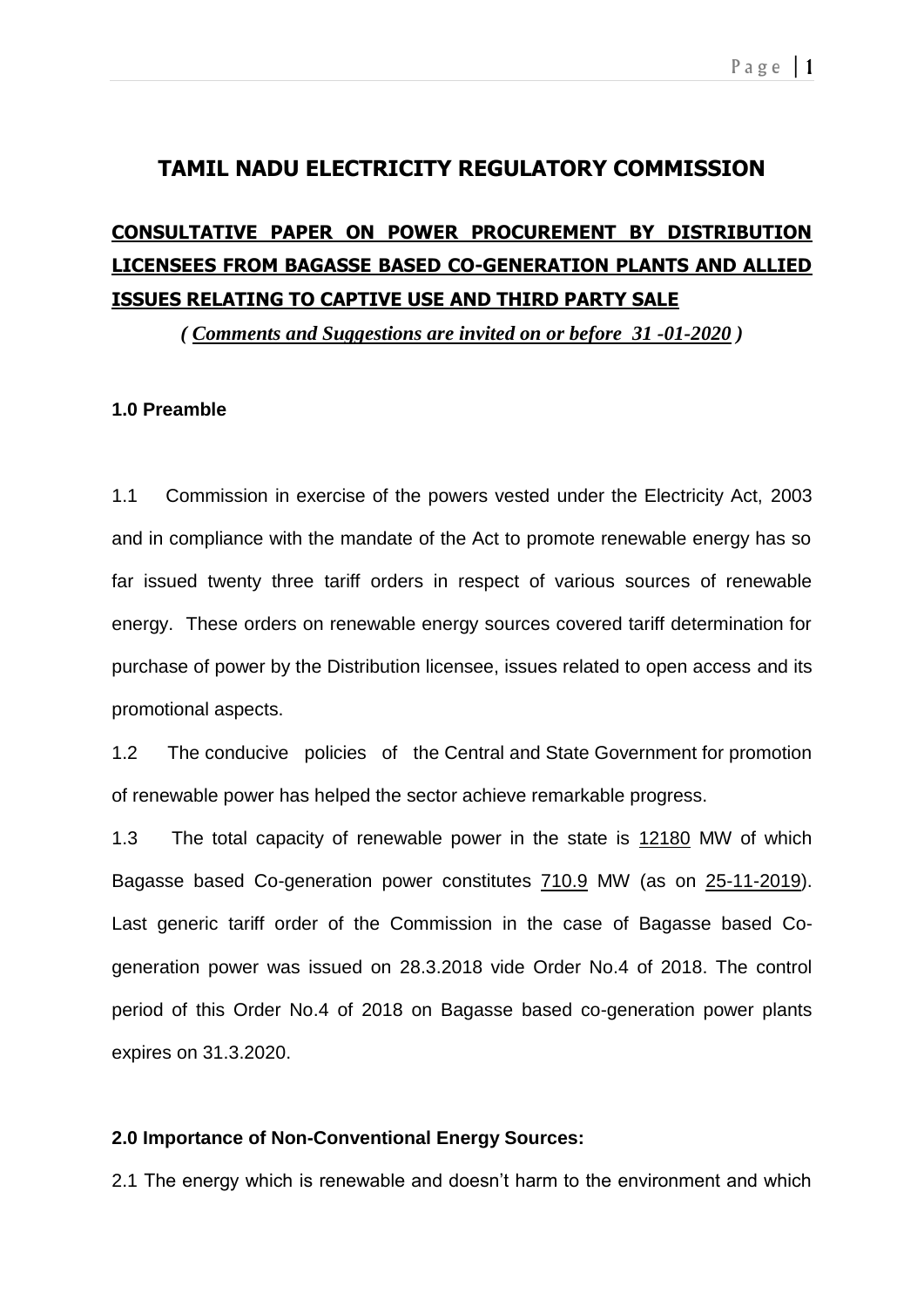comes from natural resources like solar energy, wind energy, bio mass and bagasse like co-generation are the best sources of Non conventional energy. Non-Conventional Energy Sources are pollution free. Moreover exporting Renewable electricity to the Grid, which displaces fossil fuel intensive electricity from the grid connected power plants and results in emission reduction. Global concern over pollution problems caused by the increase in greenhouse gasses emission and consequent climate changes have resulted in paradigm shift in the approach towards development of energy sector in all the countries. The need for adoption of clean technology, improving end use efficiency and diversifying energy bases, etc. have all been seriously considered by the Government of India since Sixth Five Year Plan. Renewable energy sources such as wind, solar, mini hydro power project , biomass and bagasse based co-generation are abundant and they not only augment the energy generation, but also contribute to improvement in the environment, drought control, energy conservation, employment generation, upgradation of health and hygiene, social welfare, security of drinking water increased agricultural yield and production of bio-fertilizers. The phase of development has been accelerated through fiscal and tax incentives. Among various renewable sources for energy, Bagasse based co-generation also plays as a good in-house power generation for captive usage.

2.2 Bagasse is often used as a primary fuel source for sugar mills. When burned in quantity, it produces sufficient heat energy to supply all the needs of a typical sugar mill, with energy to spare. To this end, a secondary use for this waste product is in [cogeneration,](https://en.wikipedia.org/wiki/Cogeneration) the use of a fuel source to provide both heat energy, used in the mill, and electricity, which is typically sold on to the consumer [electrical grid.](https://en.wikipedia.org/wiki/Electrical_grid)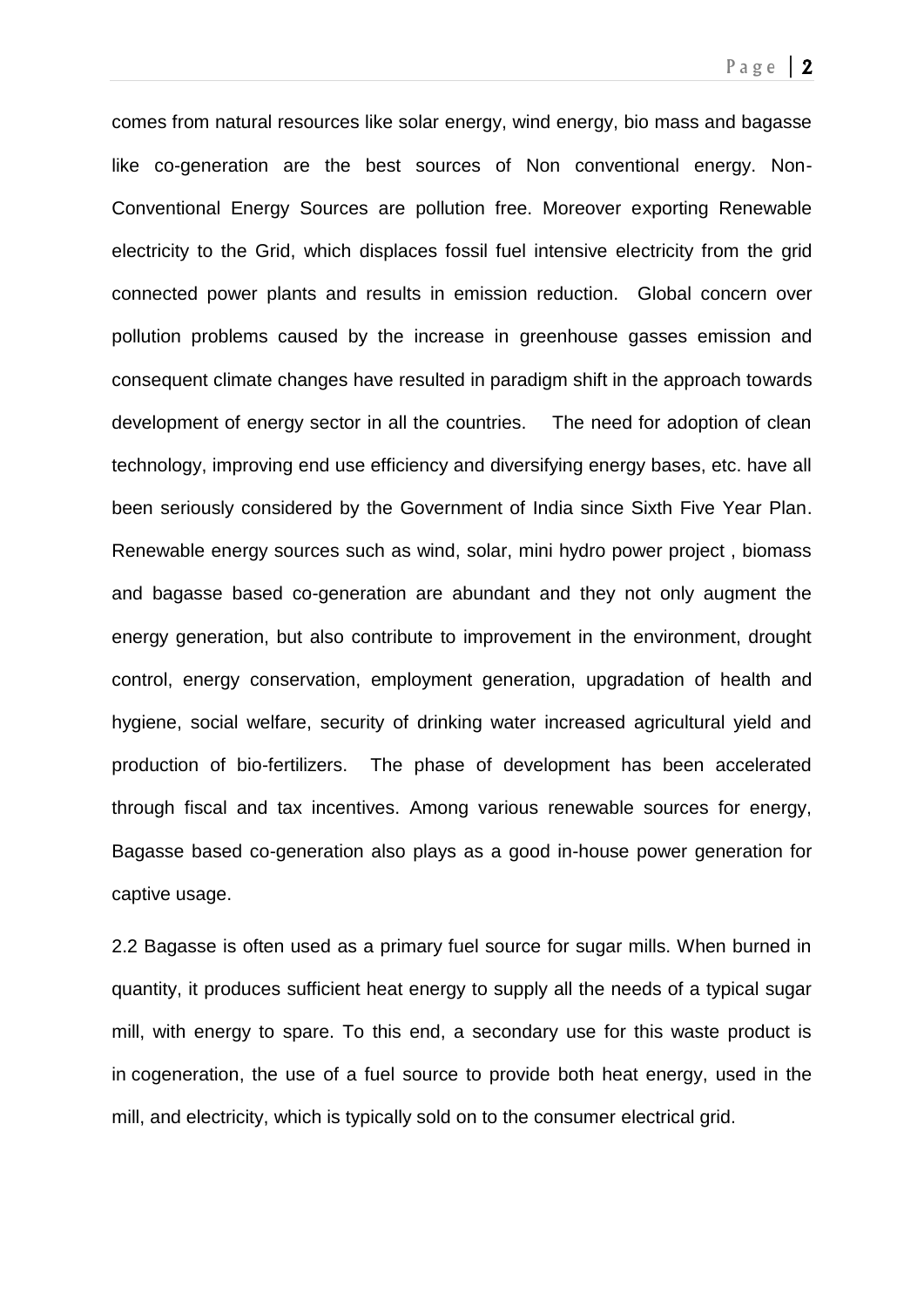2.3 Electricity Act 2003, National Electricity Policy, Tariff Policy have all addressed the necessity for promotion of the co-generation and generation of electricity from renewable sources of energy.

## **3.0 Commission's Regulation on New and Renewable Energy Sources**

3.1 The Commission notified the "Power Procurement from New and Renewable Sources of Energy Regulations 2008" on 08-02-2008 in accordance with the powers vested under Section 61 of the Electricity Act 2003 (Central Act 36 of 2003) which stipulates that the State Electricity Regulatory Commissions shall specify the terms and conditions for the determination of tariff.

3.2 Regulation 4 (2) of the Power Procurement from New and Renewable Sources of

Energy Regulation, 2008, specifies as follows:

*"(2) While deciding the tariff for power purchase by distribution licensee from new and renewable sources based generators, the Commission shall, as far as possible, be guided by the principles and methodologies specified by:*

- *(a) Central Electricity Regulatory Commission*
- *(b) National Electricity Policy*
- *(c) Tariff Policy issued by the Government of India*
- *(d) Rural Electrification Policy*
- *(e) Forum of Regulators (FOR)*
- *(f) Central and State Governments*

*(3) The Commission shall, by a general or specific order, determine the tariff for the purchase of power from each kind of new and renewable sources based generators by the distribution licensee. …*

*Provided where the tariff has been determined by following transparent process of bidding in accordance with the guidelines issued by the Central Government, as provided under section 63 of the Act, the Commission shall adopt such tariff."*

(4) *While determining the tariff, the Commission may, to the extent possible consider to 'permit an allowance / disincentive based on technology, fuel, market risk, environmental benefits and social impact etc., of each type of new and renewable source.*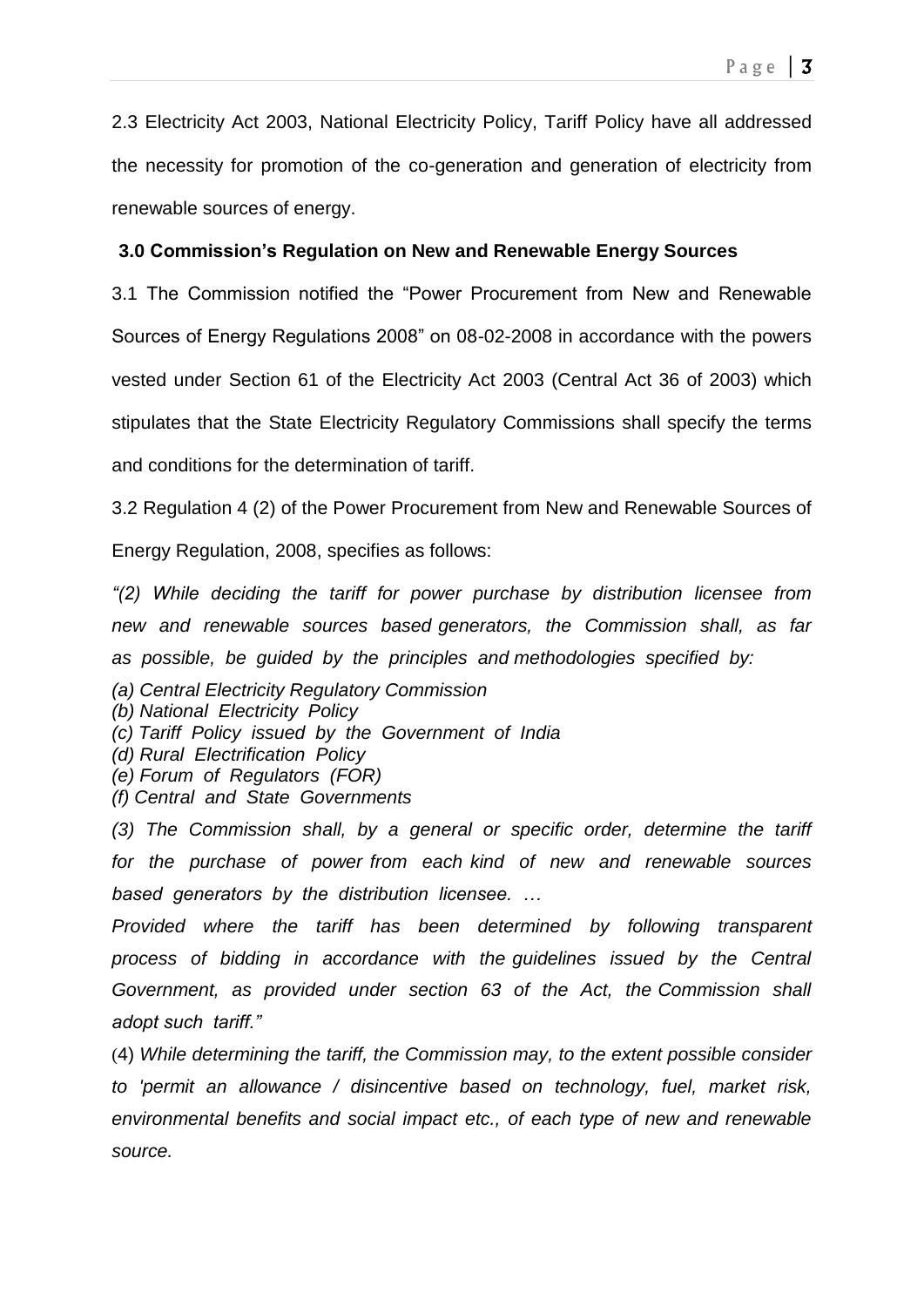*(5) While determining the tariff, the Commission shall adopt appropriate financial and operational parameters.*

*(6) While determining the tariff, the Commission may adopt appropriate tariff methodology. "*

3.3 Regulation 4 of the Power Procurement from New and Renewable Sources of

Energy Regulation, 2008 issued by the Commission specifies as follows on

determination of tariff and pricing methodology:

*"4. Determination of tariff*

*(1) The Commission shall follow the process mentioned below for the determination of tariff for the power from new and renewable sources based generators, namely:.*

*(a) initiating the process of fixing the tariff either suo motu or on an application filed by the distribution licensee or by the generator.*

*(b) inviting public response on the suo motu proceedings or on the application filed by the distribution licensee or by the generator.*

*(c) (omitted)*

*(d) issuing general / specific tariff order for purchase of power from new and renewable sources based generators.*

*(2) While deciding the tariff for power purchase by distribution licensee from new and renewable sources based generators, the Commission shall, as far as possible, be guided by the principles and methodologies specified by:*

*(a) Central Electricity Regulatory Commission*

*(b) National Electricity Policy*

*(c) Tariff Policy issued by the Government of India*

*(d) Rural Electrification Policy*

*(e) Forum of Regulators (FOR)*

*(f) Central and State Governments*

*(3) The Commission shall, by a general or specific order, determine the tariff for the purchase of power from each kind of new and renewable sources based generators by the distribution licensee. …*

*Provided where the tariff has been determined by following transparent process of bidding in accordance with the guidelines issued by the Central Government, as provided under section 63 of the Act, the Commission shall adopt such tariff."*

3.4 The provisions in Commission's Power Procurement Regulations on Control

period is as follows:

*"6. Agreement and Control period*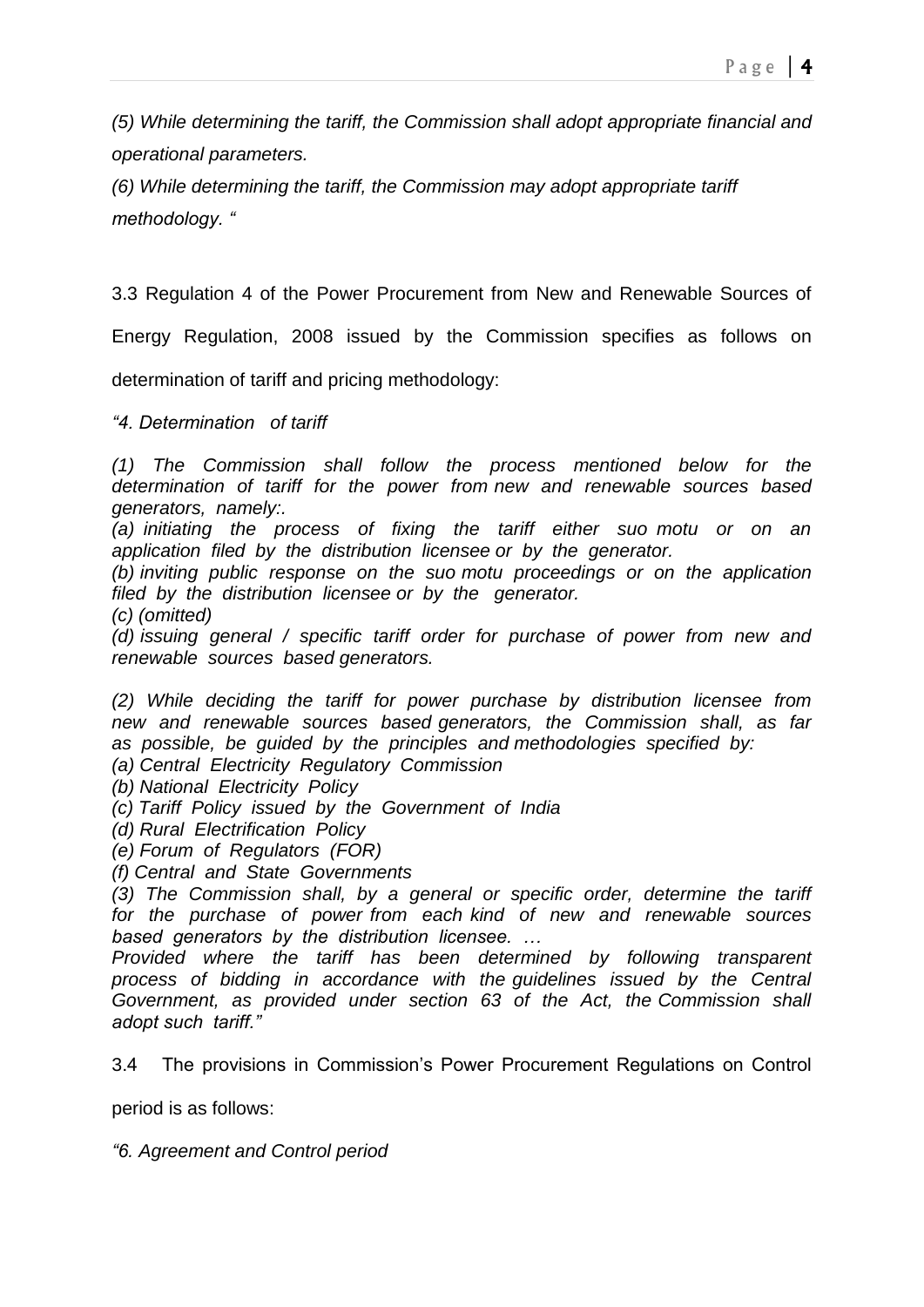*The tariff as determined by the Commission by a general or specific order for the purchase of power from each type of renewable source by the distribution licensee as referred to in clause 4(3) shall remain in force for such period as specified by the Commission in such tariff orders. The control period may ordinarily be two years. When the Commission revisits the tariff , the revision shall be applicable only to the generator of new and renewable energy sources commissioned after the date of such revised order."*

### **4. Commission's order on NCES based generation and allied issues.**

4.1 The Commission issued Order No.3 dated 15-05-2006 on "Power purchase and allied issues in respect of Non-Conventional Energy Sources based Generating Plants and Non-Conventional Energy Sources based Co-generation Plants". The said Order stipulated tariff rates for power procurement by the Distribution Licensee from Wind Energy Generators (WEGs), Biomass based generators and Bagasse based generators. This was the first Order issued by the Commission on NCES based power plants.

4.2 The Commission issued Order No.3 of 2009 dated 06-05-2009 on "**Comprehensive Tariff Order for Bagasse based Co-generation Plants".** This Order covered tariff rates for power procurement by the Distribution Licensee from Bagasse based co-generators. In the said Order, the Commission fixed the validity of the Order upto 31-03-2011. By Tariff Order No.3 of 2011, the said Order was extended upto 31-12-2011 and it was further extended upto 30-06-2012 by Tariff Order No.6 of 2011 dated 21-12-2011. This Order was again extended upto 31-07- 2012 in Tariff Order No. 4 of 2012 dated 30-06-2012.

4.3 The Commission issued Order No.7 of 2012 dated 31-07-2012 on "Comprehensive Tariff Order for Bagasse based Co-generation plants". This Order covered tariff rates for power procurement by the Distribution Licensee from Bagasse based co-generators. In the said Order, the Commission fixed the validity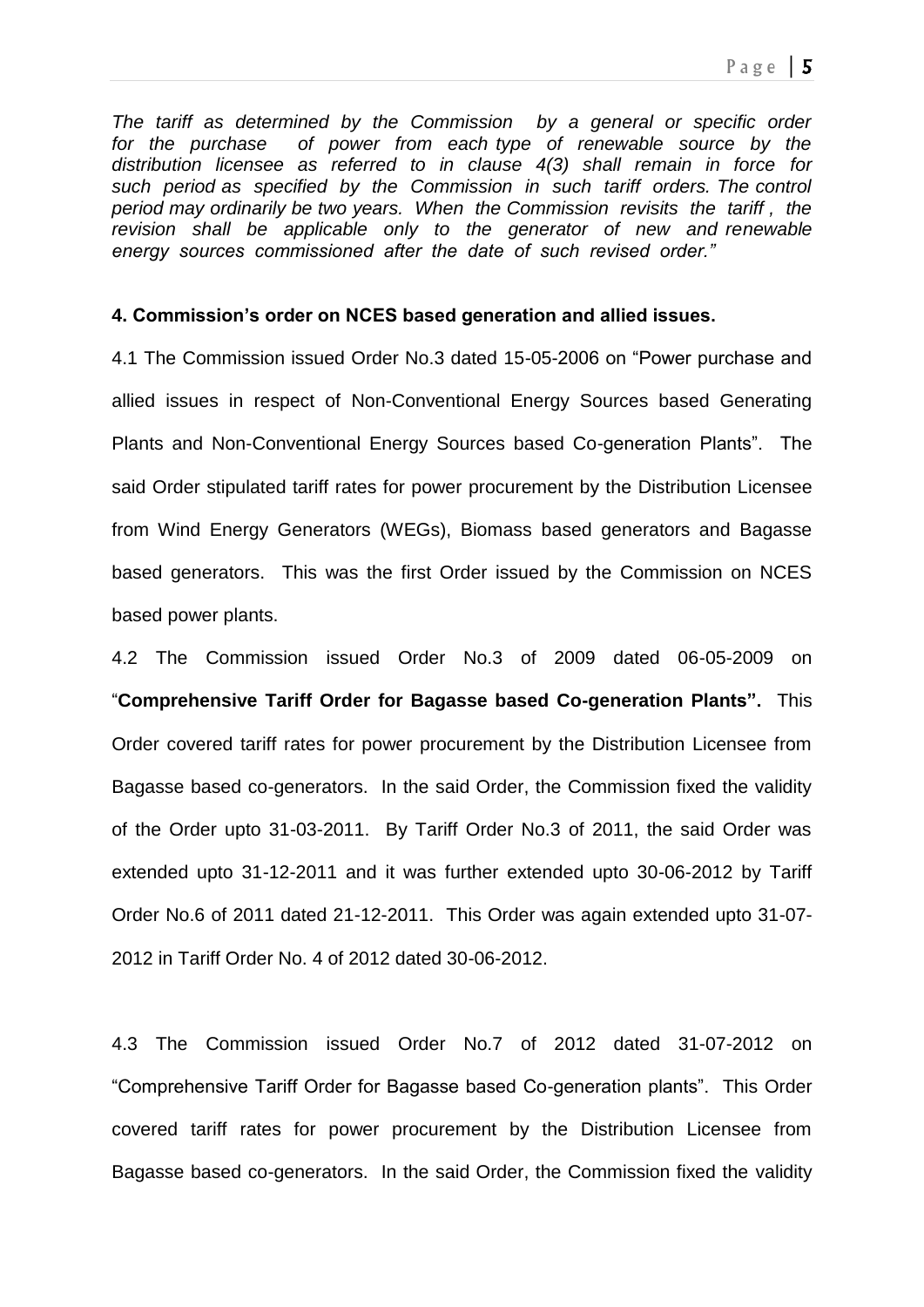of the Order upto 31-07-2014. Commission in Order No. 4 of 2014, dated 28-07- 2014 has extended the validity of the Order till the issue of next order.

4.4 The Commission issued Order No. 4 of 2016, dated 31-03-2016 on Comprehensive Tariff Order for Bagasse based Co-generation plants". This Order covered tariff rates for power procurement by the Distribution Licensee from Bagasse based co-generators.

4.5 The Commission issued Order No.4 of 2018, dated 28-03-2018 on "**Comprehensive Tariff order for Bagasse based Co-generation plants**". This Order covered tariff rates for power procurement by the Distribution Licensee from Bagasse based co-generators. In that Order, Commission fixed its control period of two years from April 1, 2018.

#### **5. Floating of Consultative paper:**

5.1 As the control period of 2 years will expire on 31-03-2020, the Commission is issuing this concept paper to seek the views / suggestions from the stakeholders for the tariff for the next control period.

### **6. Legal Provisions:**

#### **6.1 Related Provisions of the Electricity Act, 2003:**

## **6.1.1. Relevant Provisions of Electricity Act, 2003 are reproduced below:**

*"Section 3(1): The Central Government shall, from time to time, prepare the National Electricity Policy and tariff policy, in consultation with the State Governments and the Authority for development of the power system based on optimal utilization of resources such as coal, natural gas, nuclear substances or*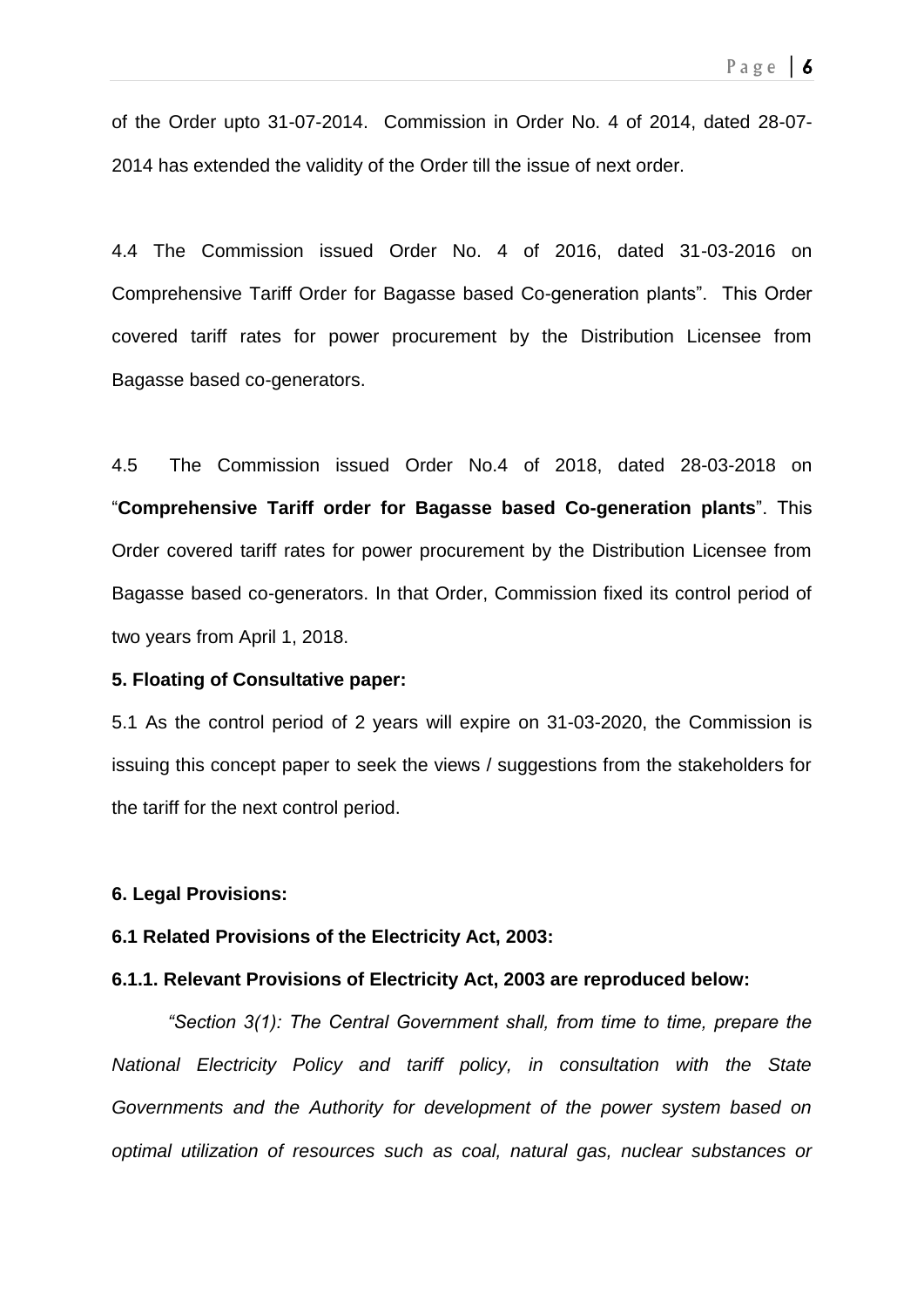*materials, hydro and renewable sources of energy.*

*Section 61 – "The Appropriate Commission shall, subject to the provisions of this Act, specify the terms and conditions for the determination of tariff and in doing so, shall be guided by the following namely:-*

*…………………………………………………………………………*

*The promotion of co-generation and generation of electricity from renewable sources of energy;*

*(a) The National Electricity Policy and tariff policy:"*

*Section 62(1): The Appropriate Commission shall, subject to the provisions of this Act for –*

*(a) Supply of electricity by a generating company to a distribution licensee:*

*Section 62(2): The Appropriate Commission may require a licensee or a generating company to furnish separate details, as may be specified in respect of generation, transmission and distribution for determination of tariff. Section 62(5): The Commission may require a licensee or a generating company to comply with such procedure as may be specified for calculating the expected revenues from the tariff and charges which he or it is permitted to recover.*

*Section 63: Notwithstanding anything contained in section 62, the Appropriate Commission shall adopt the tariff if such tariff has been determined through transparent process of bidding in accordance with the guidelines issued by the Central Government.*

*Section 86(1)(e): "Promote cogeneration and generation of electricity from renewable sources of energy by providing suitable measures for connectivity with the grid and sale of electricity to any person, and also specify, for*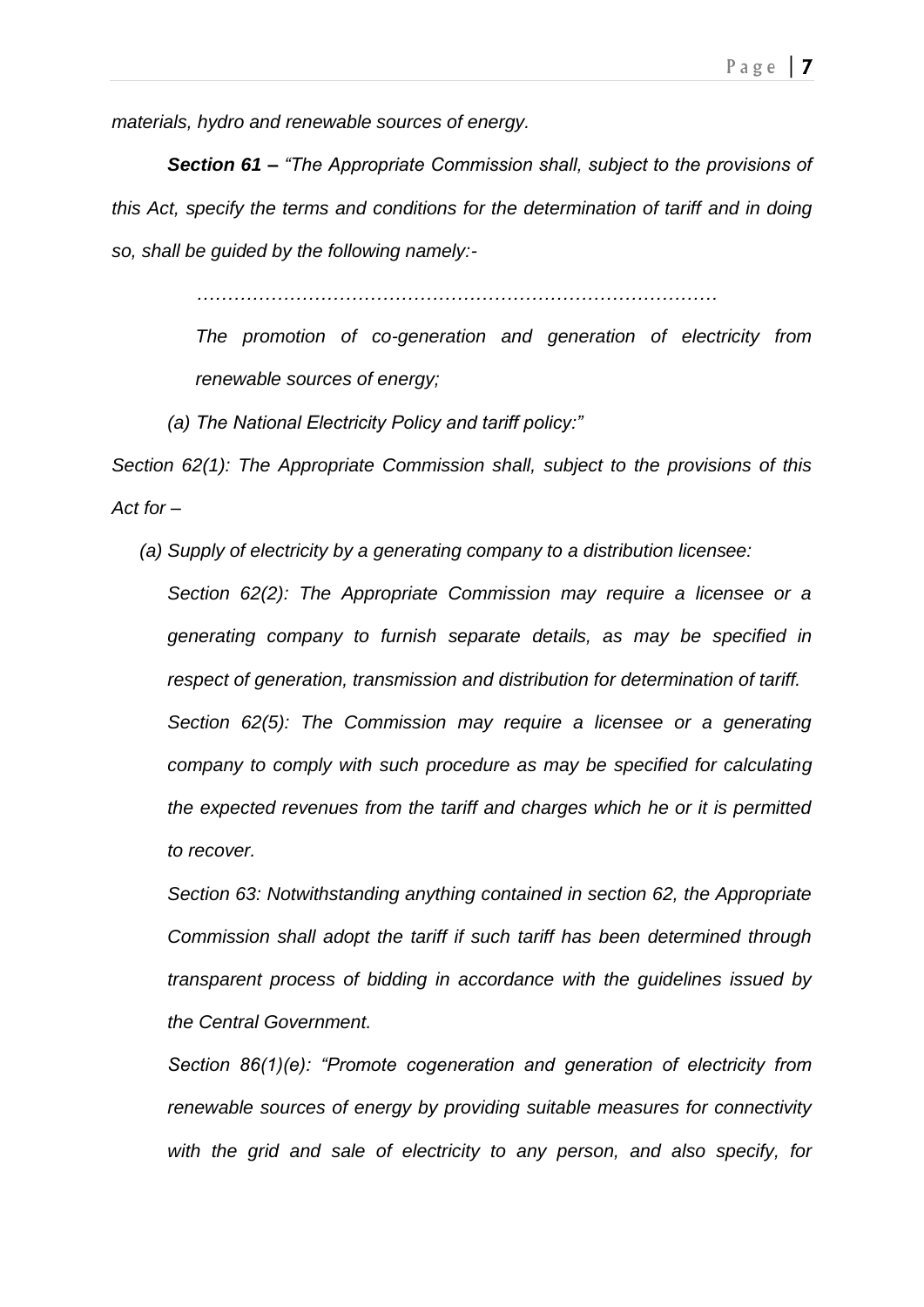*purchase of electricity from such sources, a percentage of the total consumption of electricity in the area of a distribution licensee;"*

### **6.2 Related Provisions of the National Electricity Policy:**

6.2.1 The guidelines stipulated in the National Electricity Policy on NCES, which are relevant, are reproduced below:

*"(1) Clause 5.2.20: Feasible potential of non-conventional energy resources, mainly small hydro, wind and biomass would also need to be exploited fully to create additional power generation capacity. With a view to increase the overall share of non-conventional energy sources in the electricity mix, efforts will be made to encourage private sector participation through suitable promotional measures.*

*(2)* **Clause 5.12.1:** Non-conventional sources of energy being the most environment friendly, there is an urgent need to promote generation of electricity based on such sources of energy. For this purpose, efforts need to be made to reduce the capital cost of projects based on non-conventional and renewable sources of energy. Cost of energy can also be reduced by promoting competition within such projects. At the same time, adequate promotional measures would also have to be taken for development of technologies and a sustained growth of these sources.

*(3) Clause 5.12.2:* The Electricity Act 2003 provides that co-generation and generation of electricity from non-conventional sources would be promoted by the SERCs by providing suitable measures for connectivity with grid and sale of electricity to any person and also by specifying, for purchase of electricity from such sources, a percentage of the total consumption of electricity in the area of a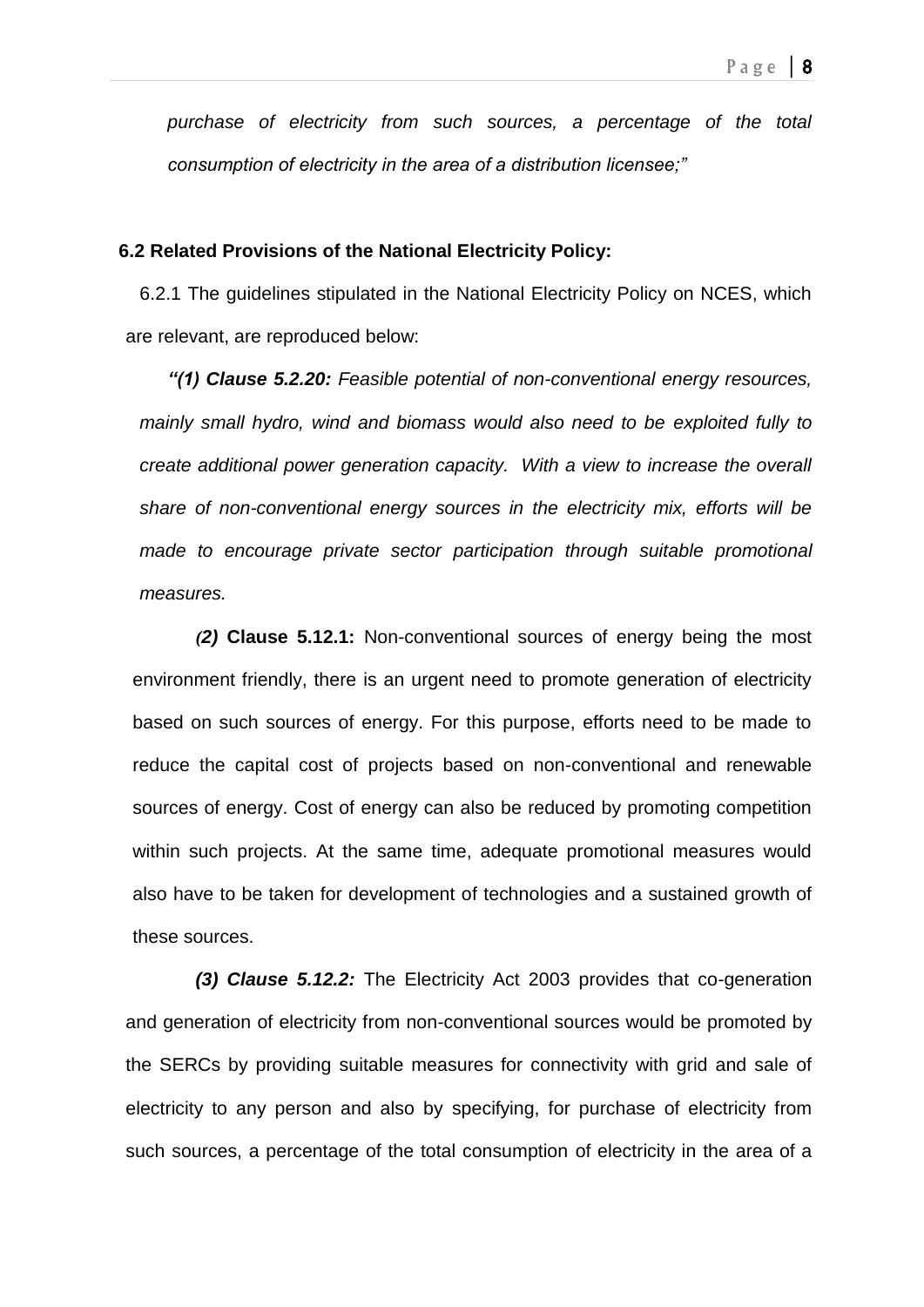Page  $\vert 9 \vert$ 

distribution licensee. Such percentage for purchase of power from nonconventional sources should be made applicable for the tariffs to be determined by the SERCs at the earliest. Progressively the share of electricity from nonconventional sources would need to be increased as prescribed by State Electricity Regulatory Commissions. Such purchase by distribution companies shall be through competitive bidding process. Considering the fact that it will take some time before non-conventional technologies compete, in terms of cost, with conventional sources, the Commission may determine an appropriate differential in prices to promote these technologies. "

### **6.3 Related Provisions in the Tariff Policy 2016**

6.3.1. The Commission is also guided by the following specific provisions of the Tariff Policy of Government of India (Ministry of Power) relating to NCES:

*" (1) Clause 5(11) (i): Tariff fixation for all electricity projects (generation, transmission and distribution) that result in lower Green House Gas (GHG) emissions than the relevant base line should take into account the benefits obtained from the Clean Development Mechanism (CDM) into consideration, in a manner so as to provide adequate incentive to the project developers.*

 *(2) Clause 6.0: Accelerated growth of the generation capacity sector is essential to meet the estimated growth in demand. Adequacy of generation is also essential for efficient functioning of power markets. At the same time, it is to be ensured that new capacity addition should deliver electricity at most efficient rates to protect the interests of consumers. This policy stipulates the following for meeting these objectives.*

 *(3) Clause 6.4(1): Pursuant to provisions of section 86(1)(e) of the Act, the appropriate Commission shall fix a minimum percentage of the total*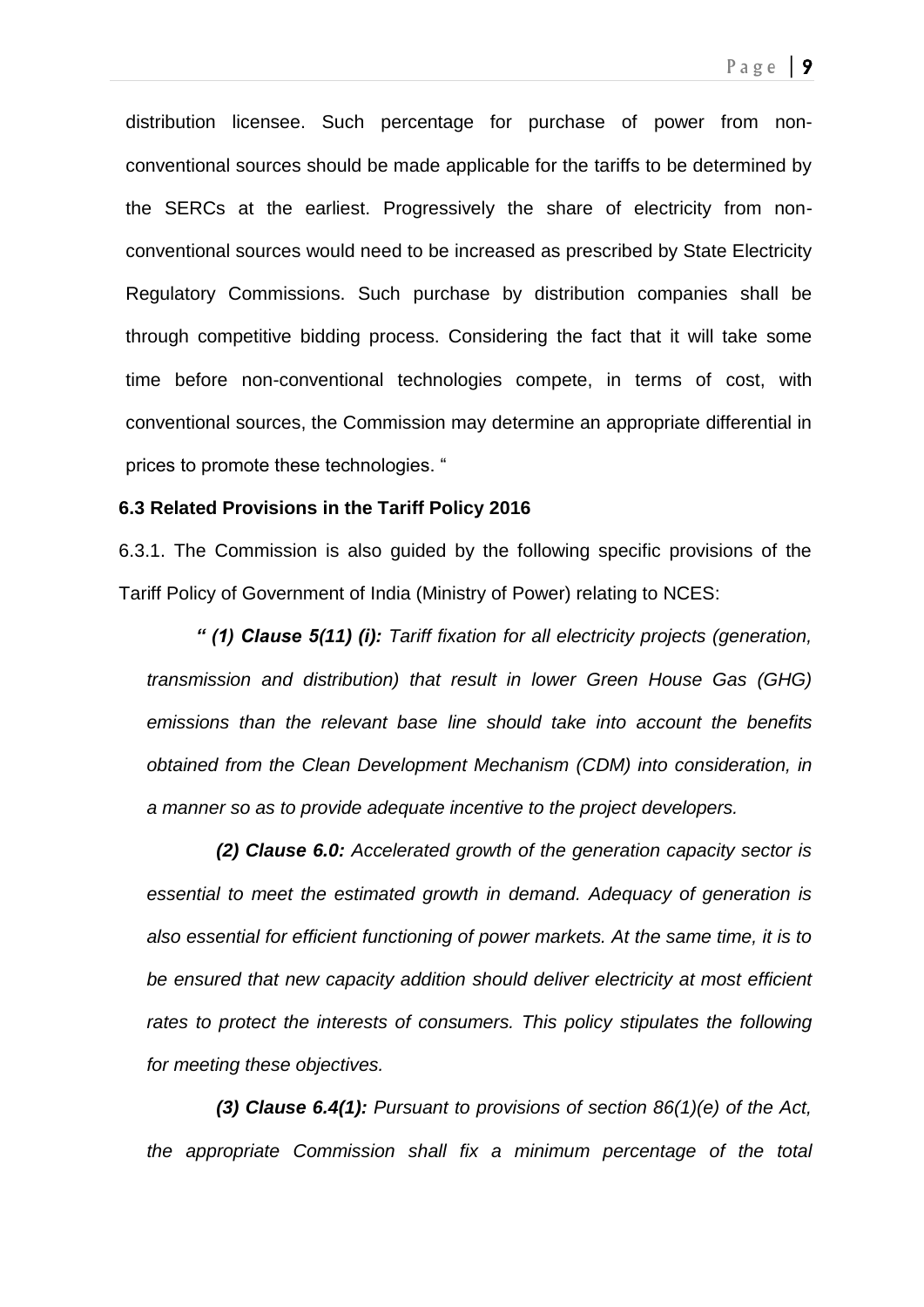*consumption of electricity in the area of a distribution licensee for purchase of energy from renewable energy sources, taking into account availability of such resources and its impact on retail tariffs. Cost of purchase of renewable energy shall be taken into account while determining tariff by SERCs. Long term growth trajectory of Renewable Purchase Obligations (RPOs) will be prescribed by the Ministry of Power in consultation with MNRE.*

*(4) Clause 6.4(2): States shall endeavor to procure power from renewable energy sources through competitive bidding to keep the tariff low, except from the waste to energy plants. Procurement of power by Distribution Licensee sfrom renewable energy sources from projects above the notified capacity, shall be done through competitive bidding process, from the date to be notified by the Central Government.*

*However, till such notification, any such procurement of power from renewable energy sources projects, may be done under Section 62 of the Electricity Act, 2003. While determining the tariff from such sources, the Appropriate Commission shall take into account the solar radiation and wind intensity which may differ from area to area to ensure that the benefits are passed on to the consumers.*

### **7.0 Applicability of the proposed Order:**

7.1. The Order shall come into force on expiry of the control period of order no. 4 of 2018, dated 28-03-2018 and proposed to effect from 01-04-2020. The tariff proposed to be fixed shall be applicable to all Bagasse based Co-generation Plants commissioned during the control period of the Order. The tariff is applicable for purchase of bagasse based co-gen power by Distribution Licensee from Bagasse based Co-generators conforming to this Order. The open access charges and other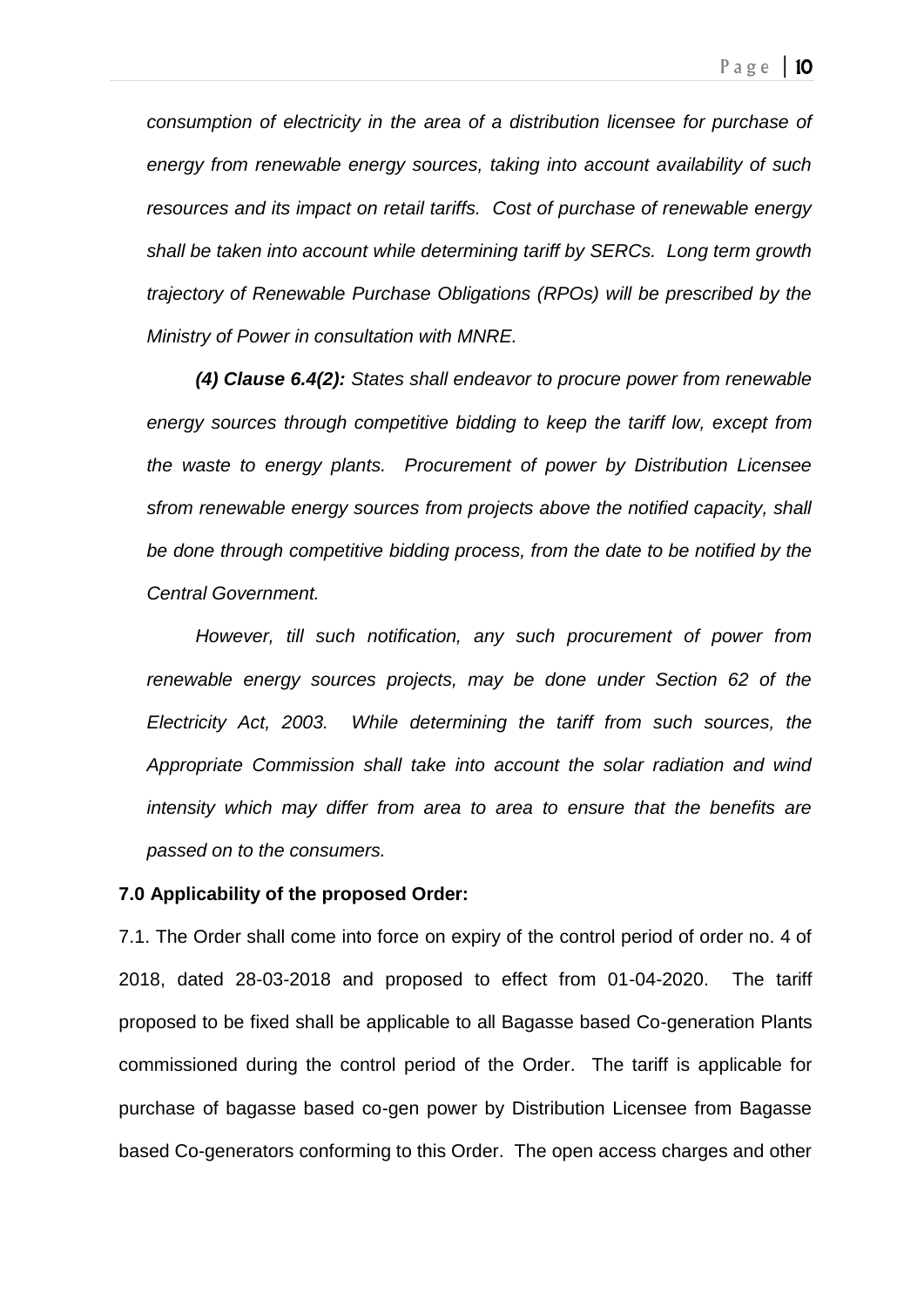terms and conditions specified in this Order shall be applicable to all the Bagasse based co-generators, irrespective of their date of commissioning.

#### **8.0 Tariff Methodology**

### **8.1. Cost-Plus Tariff Determination**

8.1.1 Cost-plus tariff determination is a more practicable method but it discourages competition and efficiency. However, to encourage the setting up of new co-gen plants and till the competitive bidding is introduced, Cost plus Tariff method is followed. As it can be easily designed to provide adequate return to the investor as assured return will lead to larger investment in renewable power. Accordingly, the Commission proposes the Cost plus Tariff approach in this Order.

### **8.2 Single Part vs. Two Part Tariff**

8.2.1 In the Commission's Order No. 4 of 2016, dated 31-03-2016, Commission adopted the **"Cost plus two part tariff",** and, the same was continued and adopted in Order no.4 of 2018 also. Generally, the two part tariff is adopted when the fuel cost varies from time to time and the fuel cost is considered as pass through. The variable component of tariff would take care of such price escalation and in order to accommodate the fuel cost escalations appropriately two part tariff is proposed to be adopted in this Order also.

#### **9.0 Tariff Components:**

9.1 The Power Procurement from New and Renewable Sources of Energy Regulation, 2008 specifies that while determining the tariff, the Commission shall adopt appropriate financial and operational parameters for the tariff determined in a cost-plus scenario. The Commission has carried out a detailed analysis of the existing policies/procedures and commercial mechanisms in respect of Bagasse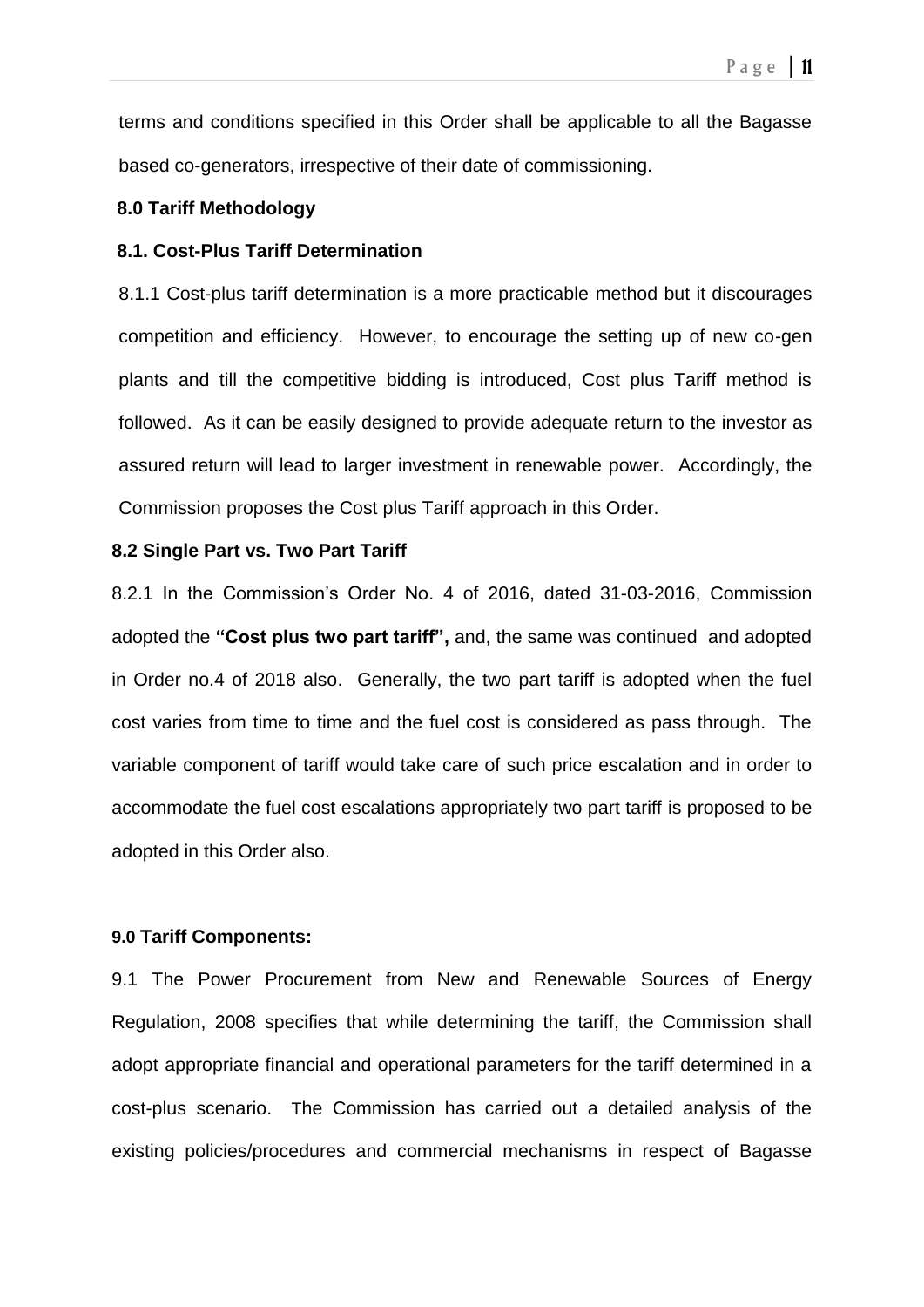based co-generation.

9.2 The following important factors have been considered to arrive at the tariff and other related issues for Bagasse based co-generation.

- 1. Capital cost per MW
- 2. Plant Load Factor (PLF)
- 3. Debt Equity ratio
- 4. Term of Loan and Interest
- 5. Return on Equity(RoE)
- 6. Life of plant and machinery
- 7. Depreciation
- 8. Operation & Maintenance (O & M) Expenses
- 9. Interest and Components of working capital
- 10.Station Heat rate
- 11.Gross calorific value(GCV) of the fuel
- 12.Specific fuel consumption(SFC)
- 13.Fuel cost
- 14.Auxiliary consumption

The issue-wise proposal of the Commission and orders of other Commissions' are discussed below:

## **9.3 Capital cost per MW:**

9.3.1. The Commission adopted Rs.5.20 Crores / MW as the Capital Cost for Order No. 4 of 2018, dated 28-03-2018.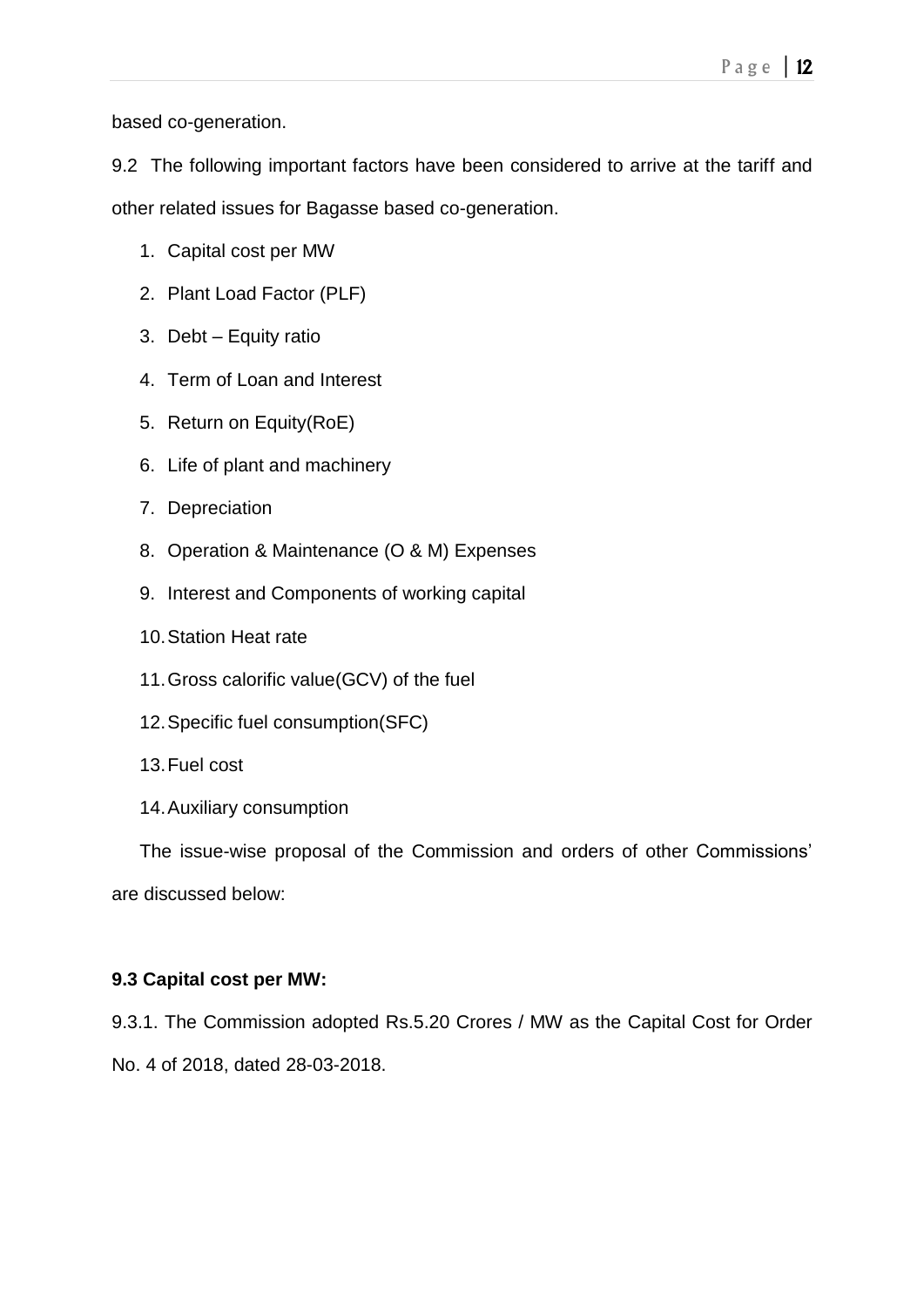| SI. No. | <b>Order of ERCs</b>                                                        | <b>Capital Cost</b> |
|---------|-----------------------------------------------------------------------------|---------------------|
| 1.      | CERC's RE Generic Order (RE-<br>Tariff-2019-2020), dated 19-03-<br>2019     | Rs.4.925 Crore/MW   |
| 2.      | Gujarat ERC's Order dated. 15-03-<br>2018 (upto FY2019-20)                  | Rs.4.66 Crore/MW    |
| 3.      | Uttar pradesh ERC's Regulations<br>2019, dated 25-07-2019<br>(FY 2019-2024) | Rs.4.61 Crore/MW    |
| 4       | Telangana ERC's Order<br>Dt.20.10.2018 (FY 2018-2020)                       | Rs.4.36 Crore/MW    |
| 5       | Karnataka ERC's Order, dated 14-<br>(FY 2018-2021)<br>05-2018               | Rs.4.70 Crore/MW    |

### **The capital cost considered by other Commissions are as follows:**

9.3.2 In the Commission's Order No.4 of 2018 dated 28-03-2018, the Commission adopted a Capital Cost of Rs.5.20 Crore/MW. The capital cost includes evacuation cost up to the inter-connection point. The Commission apportions the capital cost on plant & machineries, land & civil works as 85% and 15% respectively.

9.3.3 In CERC's (Terms and Conditions for Tariff determination from Renewable Energy Sources) Regulations, 2017, it has been stated that the normative capital cost for the non-fossil fuel based co-generation projects shall be Rs.492.5 Lakh/MW for high boiler pressure projects for the third year of Control Period (i.e. FY2019-20), and will remain valid for the entire duration of the control period unless reviewed earlier by the Commission.

9.3.4 It is evident from the CERC's Statement of Reasons (SOR) dated 18<sup>th</sup> April 2017 for the Control Period 2017-2020, that CERC has analysed the normative capital cost for various boiler pressure (ata) and has discussed the data on the normative capital cost from Sugar Development Fund (Ministry of Consumer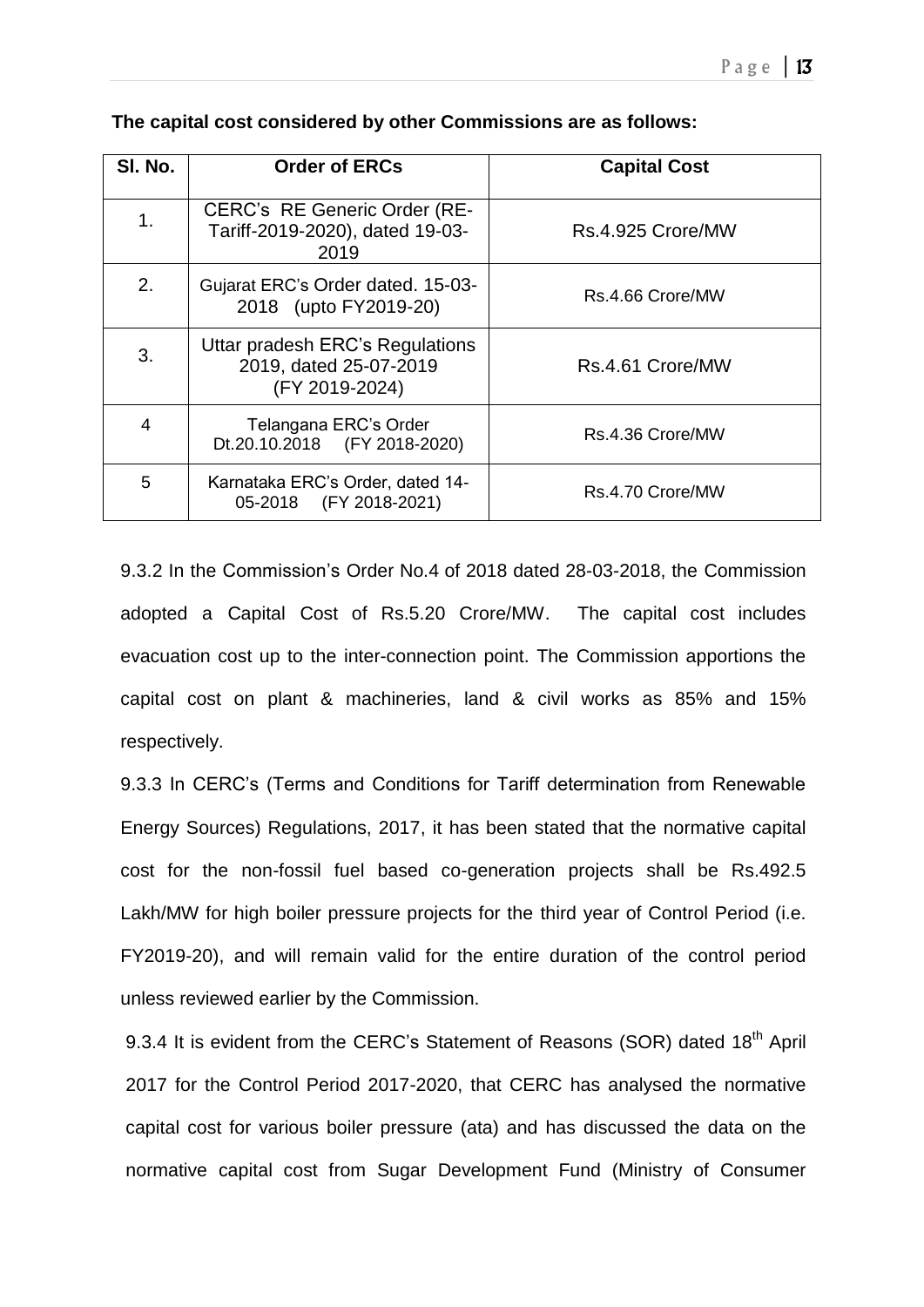Page  $|14|$ 

Affairs, Food & PD). The said data in respect of normative capital cost is Rs.442 Lakh/MT for 87 to 109 (ata) high pressure boiler and Rs.543.00 Lakh/MT for 110 (ata) and above high pressure boiler. Considering the above, by averaging the normative cost for High Boiler Pressure projects (above 87 ata) CERC has arrived at a capital cost of Rs.492.5 Lakh/MW for FY2019-20. Further, CERC has stated that the higher capital cost of Rs.492.5 Lakh/MW is provided to encourage and ensure deployment of high pressure boilers which are more efficient in nature. This capital cost will remain valid for the entire duration of the control period unless reviewed earlier by the Commission.

9.3.5. The capital cost fixed by the CERC is only Rs.492.5 Lakh/MW for the FY 2019-20 and the cost of high pressure boiler is also in declining trend in the market. In view of the above, the Commission proposes a capital cost of Rs. 4.925 Crore/MW. The capital cost includes evacuation cost up to inter-connection point. The Commission apportions the capital cost on machineries, land and civil works at 85% and 15% respectively.

### **9.4 Plant Load Factor:**

9.4.1 The plant load factor of a Bagasse based power generation depends on number of factors like availability of fuel, vintage of the plant, etc. Considering the no.of operating period (Crushing & Off-season duration) during a year, CERC has fixed the PLF of 60%.

| SI. No. | <b>Order of ERCs</b>                                                | PI F                              |
|---------|---------------------------------------------------------------------|-----------------------------------|
|         | CERC's RE Generic Order (RE-Tariff-<br>2019-2020), dated 19-03-2019 | 60% (in respect of Tamil<br>Nadu) |

9.4.2 The PLF considered by other Commissions are as follows: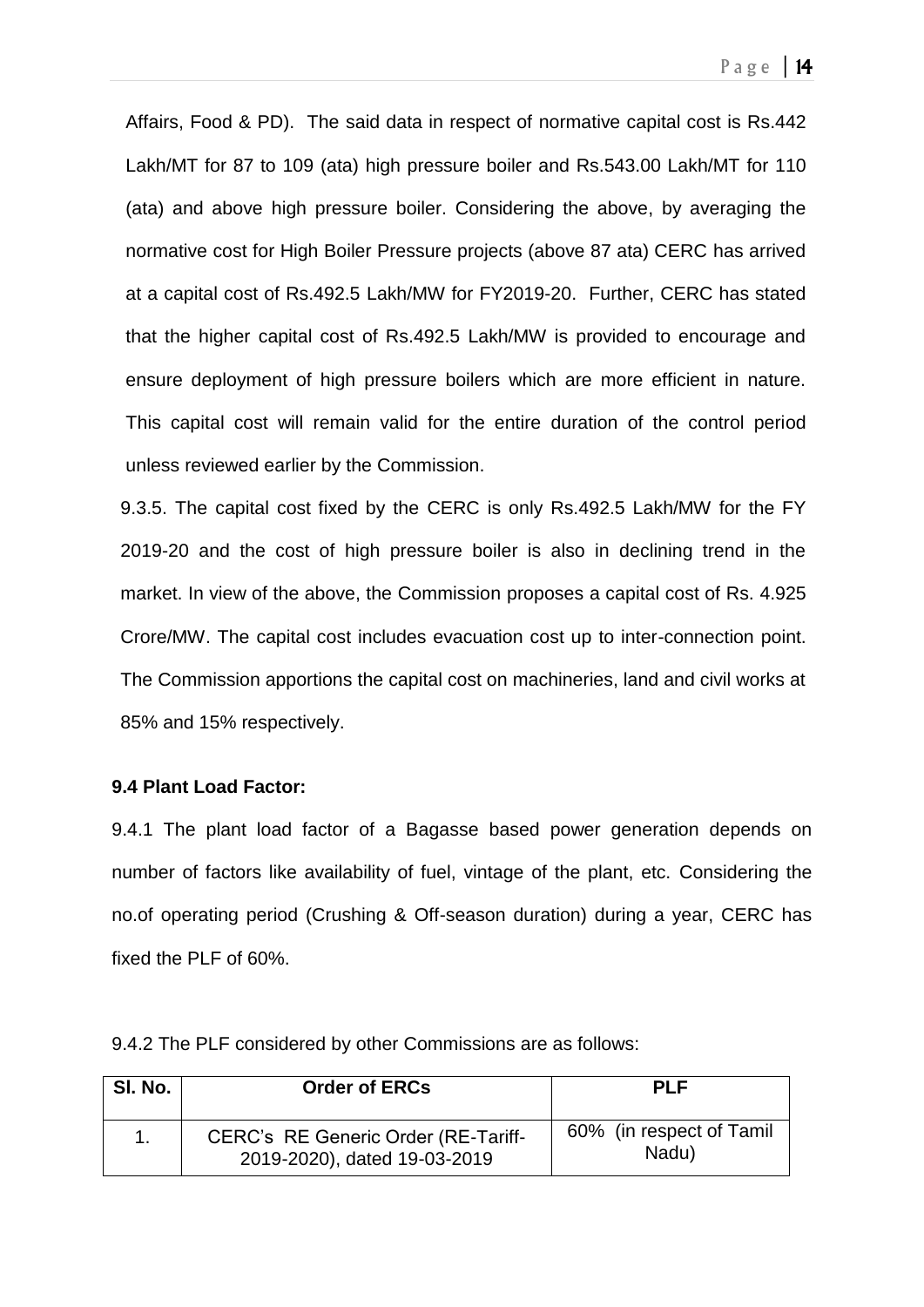| 2. | Gujarat ERC's Order dated. 15-03-2018<br>(upto FY2019-20)                   | 60% |
|----|-----------------------------------------------------------------------------|-----|
| 3. | Uttar pradesh ERC's Regulations 2019,<br>dated 25-07-2019<br>(FY 2019-2024) | 50% |
| 4  | Telangana ERC's Order Dt.20.10.2018<br>(FY<br>2018-2020)                    | 55% |
| 5  | Karnataka ERC's Order, dated 14-05-2018<br>(FY 2018-2021)                   | 75% |

9.4.3 Some of the sugar mills also use fossil fuel during off seasons. Even during the crushing season if the sugarcane is not available supplementary fuel is used therefore the Commission would like to enhance the PLF from 55% to 60%. The PLF is an annual phenomenon for the purpose of fixed cost recovery. Therefore, Commission proposes to adopt a PLF of 60%.

9.4.4 Whenever the generation go beyond 60% PLF, as the annual fixed charges or the capital cost recovery is achieved at the normative PLF of 60%, for any generation beyond the normative PLF of 60%, an incentive would be adequate for the additional efforts and to meet the wear and tear of the plant and equipment. continue the incentive of Rs.0.25 per unit which is already in practice in respect of the Conventional Power Stations.

9.4.5. Therefore, in the existing Order Commission proposes to adopt a normative PLF of 60%; and any generation beyond the normative PLF of 60%, Commission allows Variable Cost and also an incentive of 25 paise per unit.

### **9.5 Debt – Equity Ratio:**

9.5.1 The Tariff Policy lays down a debt-equity ratio of 70:30 for power projects. The Commission proposes to adopt this ratio as specified in its Tariff Regulations 2005 and as adopted in the earlier Orders on the new and renewable power.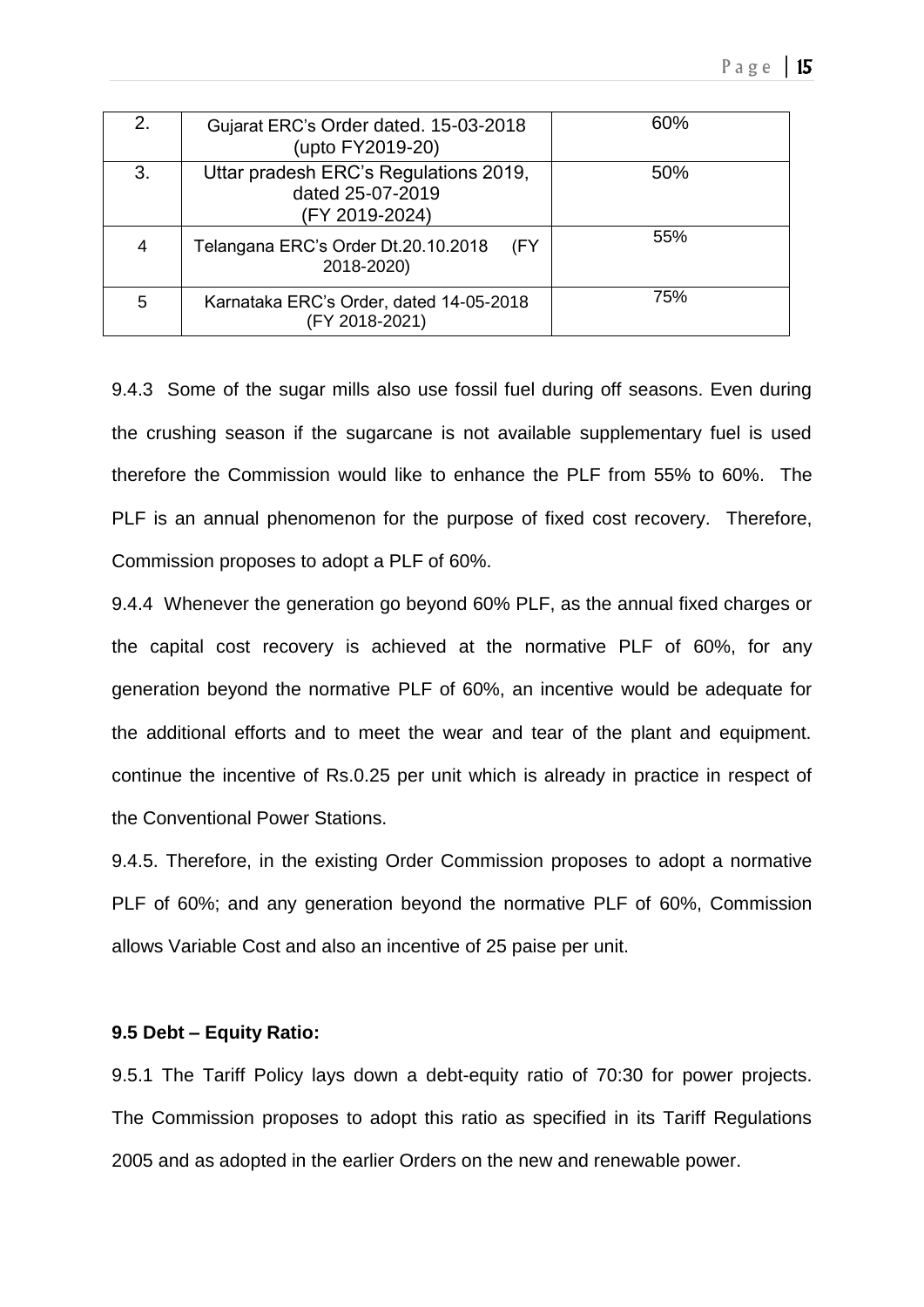## **9.6 Term of Loan and Rate of Interest:**

| SI. No.        | <b>Order of ERCs</b>                                                           | Term of Loan and rate of interest                                                                                                                                                                                                    |
|----------------|--------------------------------------------------------------------------------|--------------------------------------------------------------------------------------------------------------------------------------------------------------------------------------------------------------------------------------|
| 1 <sub>1</sub> | <b>CERC's RE Generic</b><br>Order (RE-Tariff-2019-<br>2020), dated 19-03-2019  | 13 years and normative interest rate of two<br>hundred (200) basis points above the average<br>State Bank of India MCLR (one year tenor)<br>prevalent during the last available six months.<br>Interest rate for FY2019-20 is 10.41% |
| 2.             | <b>Gujarat ERC's Order</b><br>dated. 15-03-2018 (upto<br>FY2019-20)            | 11.40%                                                                                                                                                                                                                               |
| 3.             | Uttar pradesh ERC's<br>Regulations 2019, dated<br>25-07-2019<br>(FY 2019-2024) | 11.00%                                                                                                                                                                                                                               |
| 4              | Telangana ERC's Order<br>Dt.20.10.2018 (FY 2018-<br>2020)                      | 10.25%                                                                                                                                                                                                                               |
| 5              | Karnataka ERC's Order,<br>dated 14-05-2018<br>(FY<br>2018-2021)                | 10.50%                                                                                                                                                                                                                               |

9.6.1 The term of loan and rate of interest considered by other ERCs are as follows:

9.6.2 Commission proposes term of loan of 10 years plus one year moratorium as adopted in the previous orders of Bagasse based cogeneration energy. The prevalent lending rate being the marginal cost of funds based lending rate at which the bank prices all its loans, Commission proposes to adopt the latest MCLR (Marginal Cost of funds based Lending Rate) of 1 year of 8.31% notified by the State Bank of India in November 2019 plus 200 basis points which is 10.31% .

## **9.7 Return on Equity (RoE):**

9.7.1 The Return on Equity considered by other ERC's are as follows: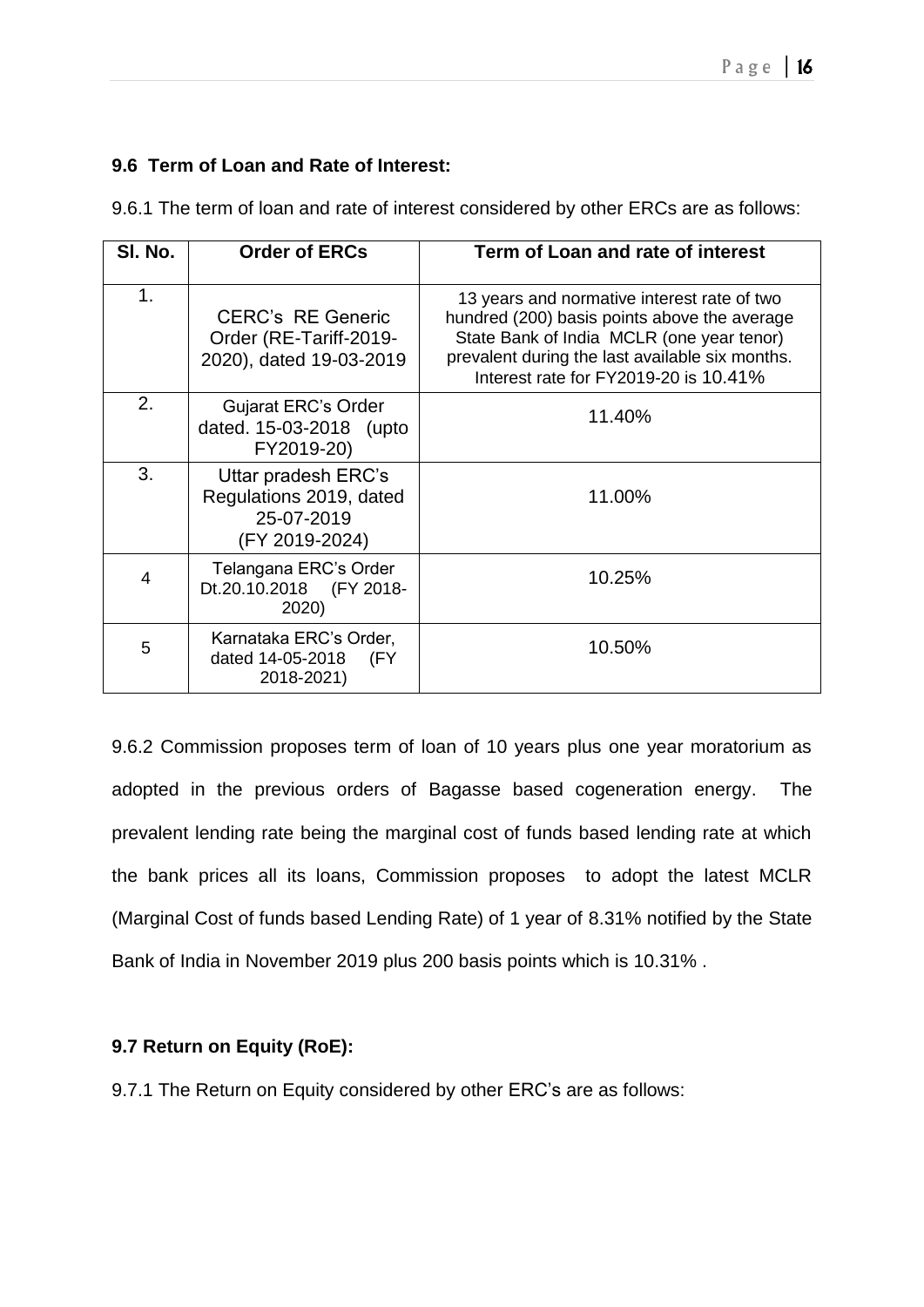| SI.<br>No. | <b>Order of ERCs</b>                                                           | <b>Return on Equity</b>                                                                                                                     |
|------------|--------------------------------------------------------------------------------|---------------------------------------------------------------------------------------------------------------------------------------------|
| 1.         | <b>CERC's RE Generic</b><br>Order (RE-Tariff-2019-<br>2020), dated 19-03-2019  | 17.60% (pre-tax)                                                                                                                            |
| 2.         | Gujarat ERC's Order dated.<br>15-03-2018 (upto<br>FY2019-20)                   | ROE of 14% (plus) applicable tax payment of<br>MAT $@$ 21.34% p.a. for first 10 years and<br>Corporate tax @ 34.61% p.a. for next 15 years. |
| 3.         | Uttar pradesh ERC's<br>Regulations 2019, dated<br>25-07-2019<br>(FY 2019-2024) | 15.00% (pre-tax)                                                                                                                            |
| 4          | Telangana ERC's Order<br>Dt.20.10.2018 (FY 2018-<br>2020)                      | 17.60% (pre-tax)                                                                                                                            |
| 5          | Karnataka ERC's Order,<br>dated 14-05-2018<br>(FY<br>2018-2021)                | 14.00% (income tax pass through) (decreased<br>from $16\%$ to $14\%$ )                                                                      |

9.7.2. CERC adopted the 17.60% (pre-tax) to ensure RoE of 14% considering the average MAT rate of 20.46%. The same has been adopted by many of other ERCs. 9.7.3 Adopting the similar anology, the Commission proposes to adopt normative return on equity of 16.78% (pre-tax) considering the RoE @ 14% grossing up with the recent average MAT rate of 16.59%.

## **9.8. Life of plant and machinery:**

9.8.1. The Commission in its all earlier Orders in 2012, 2016 and in 2018 Order considered the life of a plant as 20 years for tariff determination process, therefore the useful life of the plant proposed to be considered by the Commission now is 20 years.

## **9.9 Depreciation :**

9.9.1 The rate of depreciation considered by other Commissions are as follows:

| SI. No. | <b>Order of ERCs</b>                                                          | <b>Depreciation</b>                                                                                               |
|---------|-------------------------------------------------------------------------------|-------------------------------------------------------------------------------------------------------------------|
| $1_{-}$ | <b>CERC's RE Generic</b><br>Order (RE-Tariff-2019-<br>2020), dated 19-03-2019 | 5.28% per annum for first 13 years; Balance<br>spread over remaining useful life i.e., at<br>$\vert 3.05\% \vert$ |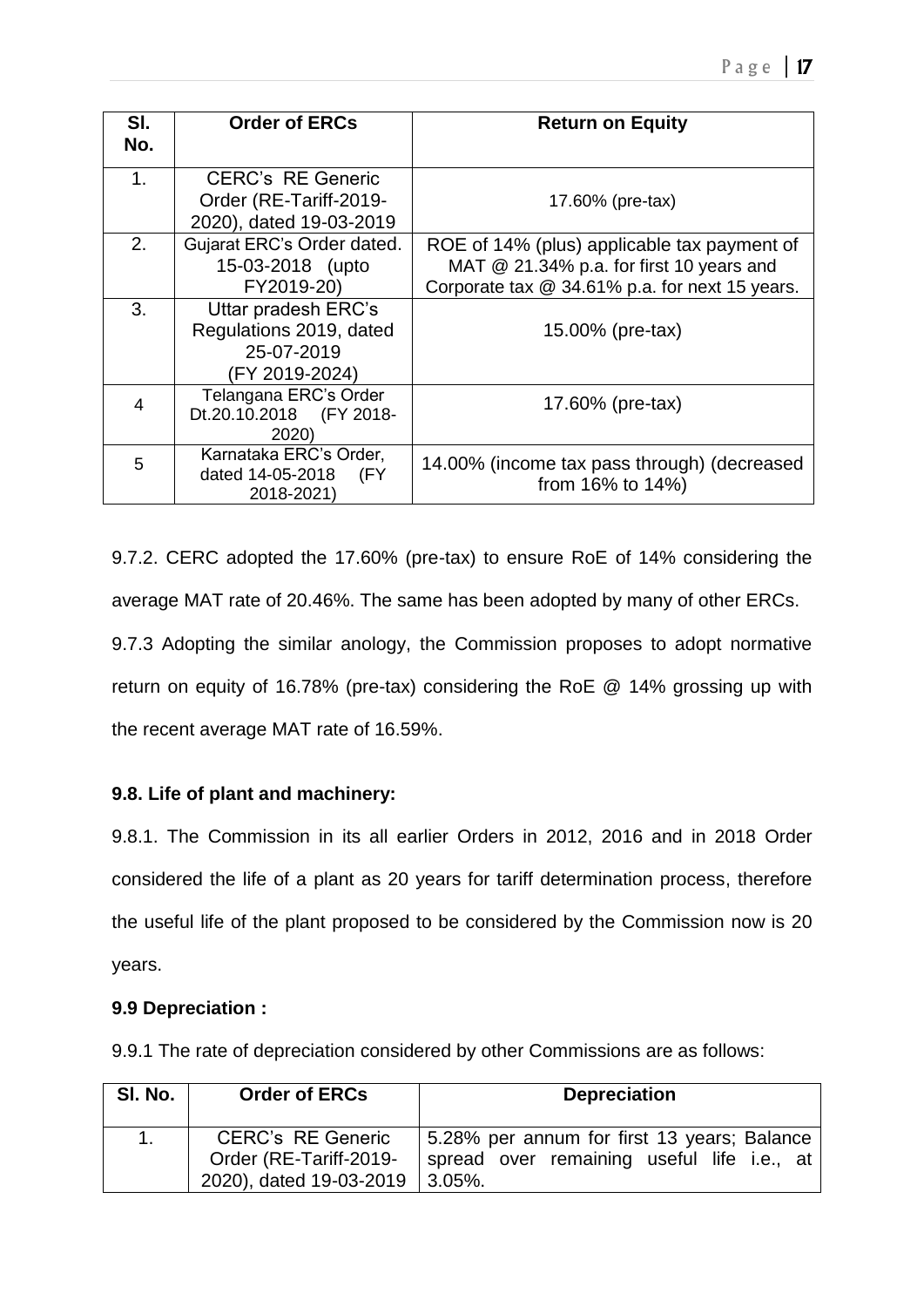| 2. | <b>Gujarat ERC's Order</b><br>dated. 15-03-2018 (upto<br>FY2019-20)            | 7% (upto 10 years)<br>2% (11 to 20 years)                                                |
|----|--------------------------------------------------------------------------------|------------------------------------------------------------------------------------------|
| 3. | Uttar pradesh ERC's<br>Regulations 2019, dated<br>25-07-2019<br>(FY 2019-2024) | 5.83% for 1 <sup>st</sup> 12 years; and balance for<br>remaining life period             |
| 4  | Telangana ERC's Order<br>Dt.20.10.2018 (FY 2018-<br>2020)                      | 5.28% for 13 years; and 3.05 for remaining life<br>period                                |
| 5  | Karnataka ERC's Order,<br>dated 14-05-2018<br>(FY<br>2018-2021)                | 5.38% for 1 <sup>st</sup> 13 years and balance spread<br>equally over life of the plant. |

9.9.2 The Commission proposes to continue the existing methodology of depreciation as in its earlier Orders dated 31-07-2012, 31-03-2016 and 28-03-2018 in respect of Bagasse based Co-generation plants which is 4.5% p.a. Straight Line Method on plant and machinery by reckoning 85% of the capital cost as the cost of plant and machinery. The accumulated depreciation shall however be limited to 90% of the cost of plant and machinery.

## **9.10 Operation and Maintenance (O & M) Expenses:**

| SI. No.        | <b>Order of ERCs</b>                                  | <b>O&amp;M Expenses</b>                                   |
|----------------|-------------------------------------------------------|-----------------------------------------------------------|
|                |                                                       |                                                           |
| 1.             | <b>CERC's RE Generic</b>                              | 23.62 lakhs/MW for 2019-20 and escalation of              |
|                | Order (RE-Tariff-2019-                                | 5.72% p.a. over the tariff period                         |
|                | 2020), dated 19-03-2019                               |                                                           |
| 2.             | <b>Gujarat ERC's Order</b><br>dated. 15-03-2018 (upto | 3% of project cost and escalation of 5.72%                |
|                | FY2019-20)                                            | p.a. from 2 <sup>nd</sup> year onwards                    |
| 3.             | Uttar pradesh ERC's                                   |                                                           |
|                | Regulations 2019, dated                               | 17.97 lakhs/MW and escalation of 4% p.a.                  |
|                | 25-07-2019                                            | thereafter                                                |
|                | (FY 2019-2024)                                        |                                                           |
| $\overline{4}$ | Telangana ERC's Order                                 | 22.18 lakhs/MW and escalation of 5.00% p.a.               |
|                | Dt.20.10.2018<br>(FY 2018-                            | thereafter.                                               |
|                | 2020)                                                 |                                                           |
| 5              | Karnataka ERC's Order,<br>dated 14-05-2018<br>(FY     | 4% of Cap.cost and escalation of 5.72% p.a.<br>thereafter |
|                | 2018-2021)                                            |                                                           |

9.10.1 The O & M Expenses considered by other Commissions are as follows: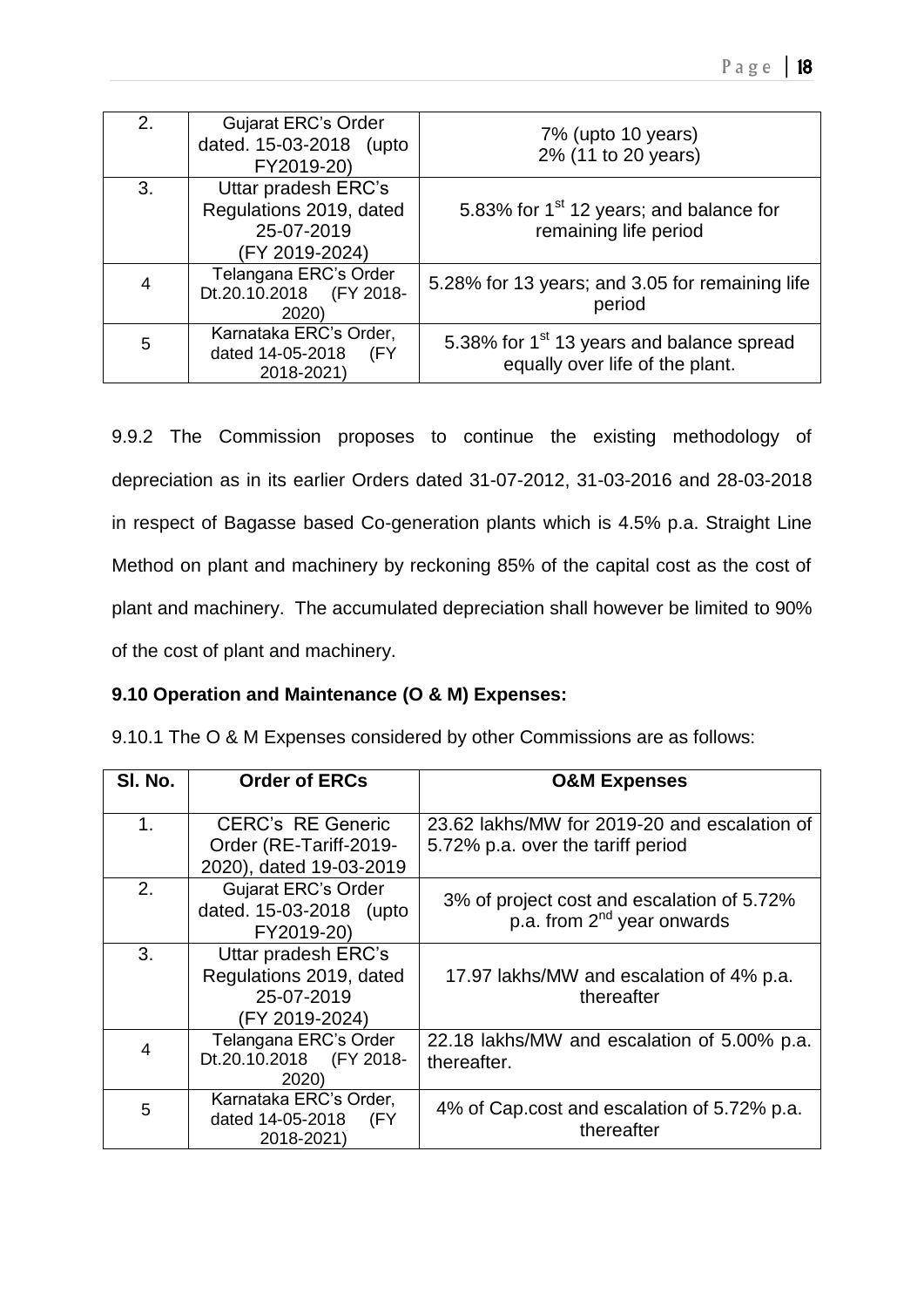9.10.2 The Commission proposes to allow the O&M expenses at the rate of 3% of capital cost. Because, when there is no change in capital cost over a period of 10 years, mere increase in O&M value @ 5% over every previous year may not be justifiable. Therefore, the rate of 3% of capital cost adopted, since the same was taken into consideration by the APTEL while remanding Appeal 199/2012 on the TNERC's Bagasse order in 2012. The same will be escalated by 5.72% every year from  $2^{nd}$  year onwards.

## **9.11. Interest and Components of working capital:**

9.11.1 The Commission proposes to fix the components of Working capital with the following norms:

- a. Fuel stock of one month
- b. O & M Expenses for one month
- c. Receivables equivalent to two months

9.11.2. Since, the same has been adopted in the earlier Bagasse Orders in 2016 & 2018, it has been proposed to continue the same in this Order too.

9.11.3 The rate of interest and components considered by other Commissions for calculating the Interest on Working Capital are as follows:

| SI. No. | <b>Order of ERCs</b>                                                          | <b>Interest and components of Working</b>                                                                                                                                                                                                                                                                                                                                                   |
|---------|-------------------------------------------------------------------------------|---------------------------------------------------------------------------------------------------------------------------------------------------------------------------------------------------------------------------------------------------------------------------------------------------------------------------------------------------------------------------------------------|
|         |                                                                               | <b>Capital</b>                                                                                                                                                                                                                                                                                                                                                                              |
| 1.      | <b>CERC's RE Generic</b><br>Order (RE-Tariff-2019-<br>2020), dated 19-03-2019 | Fuel Cost for four months equivalent to<br>normative PLF, O & M expenses for one<br>month, receivables equivalent to two (2)<br>months of fixed and variable charges for sale<br>of electricity calculated on the target PLF and<br>Maintenance spare @ 15% of O & M<br>expenses.<br>Rate of Interest - 300 basis points above the<br>average State Bank of India MCLR (one year<br>tenor). |
| 2.      | <b>Gujarat ERC's Order</b><br>dated. 15-03-2018 (upto<br>FY2019-20)           | Components: (i) Fuel stock for 30 days, (ii)<br>O&M expenses for one month, (iii)<br>Receivables of 1 month for sale, (iv)<br>Maintenance spares @ 1% of capital cost<br>escalated @ 5% p.a.<br>Rate of Interest - SBI rate (8.9%) plus 250<br>basis points                                                                                                                                 |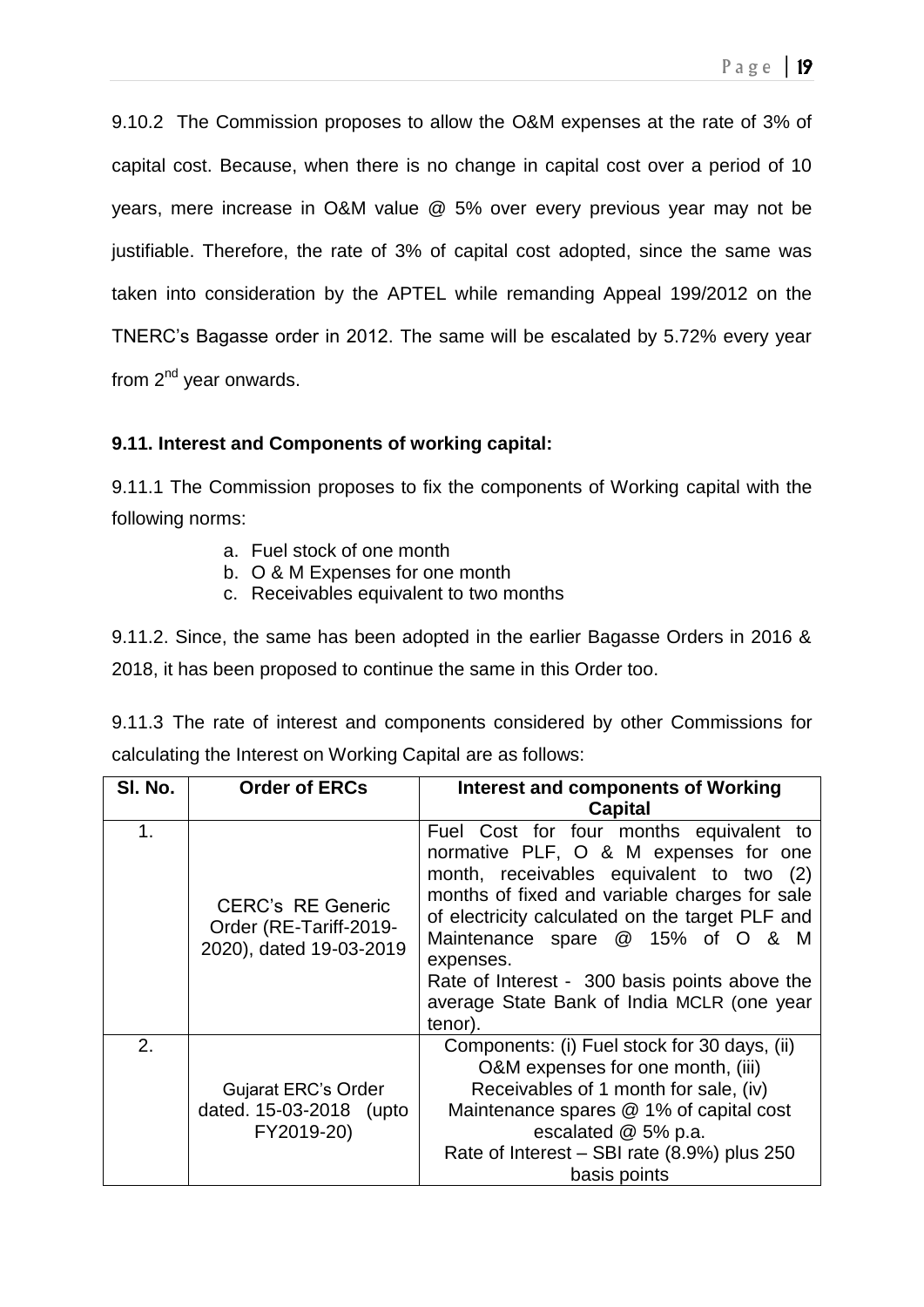| 3. | Uttar pradesh ERC's<br>Regulations 2019, dated<br>25-07-2019<br>(FY 2019-2024) | Components: (i) Fuel cost of 4 months (ii)<br>O&M exp. for one month (iii) Receivable two<br>months (iv) spares for O&M 15%<br>Rate of Interest - 12%     |
|----|--------------------------------------------------------------------------------|-----------------------------------------------------------------------------------------------------------------------------------------------------------|
| 4  | Telangana ERC's Order<br>Dt.20.10.2018 (FY 2018-<br>2020)                      | Components: (i) O&M expenses one month (ii)<br>15% of O&M expenses (iii) Receivables-two<br>months (iv) Fuel stock-one month<br>Rate of Interest - 11.25% |
| 5  | Karnataka ERC's Order,<br>dated 14-05-2018<br>(FY<br>2018-2021)                | 12%                                                                                                                                                       |

9.11.4 Commission proposes the Interest on working capital at 11.31% arrived based on the average State Bank of India MCLR (one year tenor) rate prevalent during available six months period i.e., 8.31% plus 300 basis points; and one month Fuel Stock, one month Operation and Maintenance cost and two months receivables as working capital components.

## **9.12. Station Heat Rate:**

| SI. No. | <b>Order of ERCs</b>                                                           | <b>Station Heat Rate</b> |
|---------|--------------------------------------------------------------------------------|--------------------------|
| 1.      | <b>CERC's RE Generic</b><br>Order (RE-Tariff-2019-<br>2020), dated 19-03-2019  | 3600 KCal/KWhr           |
| 2.      | <b>Gujarat ERC's Order</b><br>dated. 15-03-2018 (upto<br>FY2019-20)            | 3600 KCal/KWhr           |
| 3.      | Uttar pradesh ERC's<br>Regulations 2019, dated<br>25-07-2019<br>(FY 2019-2024) | 3400 KCal/KWhr           |
| 4       | Telangana ERC's Order<br>Dt.20.10.2018 (FY 2018-<br>2020)                      | 3600 KCal/KWhr           |
| 5       | Karnataka ERC's Order,<br>dated 14-05-2018 (FY<br>2018-2021)                   | 3600 KCal/KWhr           |

9.12.1 The Station Heat Rate considered by other Commissions are as follows: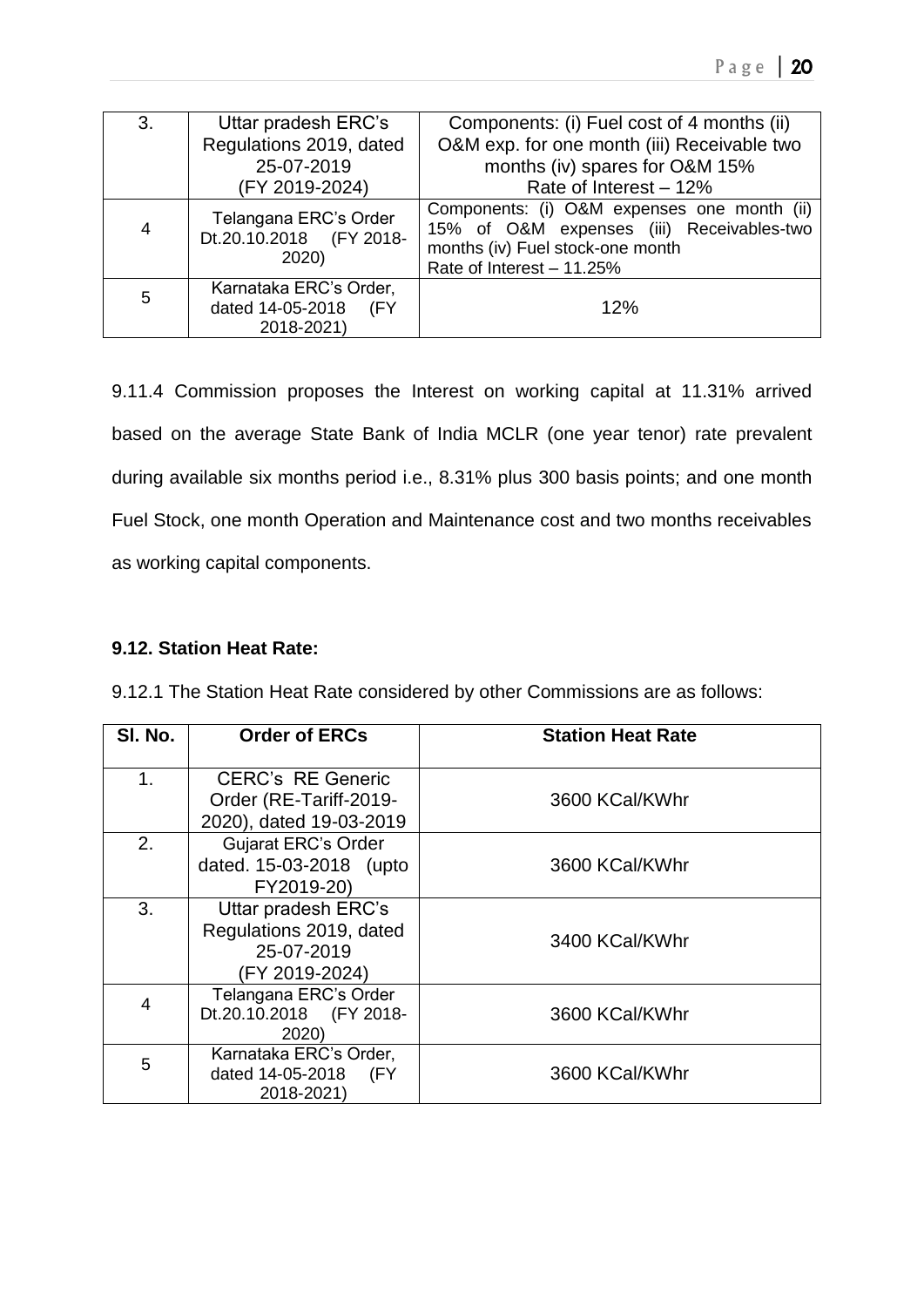9.12.2 The Commission so far in its earlier Orders, adopted a Station Heat Rate of 3240 Kcal/kWhr. Moreover, in Order No. 4 of 2018, dated 28-03-2018 too Commission adopted the same Station Heat Rate of 3240 Kcal/kWhr. As such, the Commission now proposes to adopt the Station Heat Rate of 3240 kCal/kWhr.

## **9.13 Gross Calorific value of the fuel:**

| SI. No. | <b>Order of ERCs</b>                                                | <b>GCV for Bagasse</b> |
|---------|---------------------------------------------------------------------|------------------------|
| 1.      | <b>CERC's RE Generic</b><br>Order (RE-Tariff-2019-                  | 2250 KCal/Kg           |
|         | 2020), dated 19-03-2019                                             |                        |
| 2.      | <b>Gujarat ERC's Order</b><br>dated. 15-03-2018 (upto<br>FY2019-20) | 2250 KCal/Kg           |
| 3.      | Uttar pradesh ERC's<br>Regulations 2019, dated<br>25-07-2019        | 2250 KCal/Kg           |
| 4       | Telangana ERC's Order<br>Dt.20.10.2018 (FY 2018-<br>2020)           | 2250 KCal/Kg           |
| 5       | Karnataka ERC's Order,<br>dated 14-05-2018 (FY<br>2018-2021)        | 2250 KCal/KWhr         |

9.13.1. The GCV considered by other Commissions are as follows:

9.13.2 In earlier Orders viz., Order No. 7 of 2012, dated 31-07-2012 and in Order No. 4 of 2016, dated 31-03-2016 and also in Order No.4 of 2018, dt.28-03-2018 Commission adopted a GCV of 2300 kCal/kg. Commission now proposes to continue with the same GCV of 2300 kCal/kg.

## **9.14 Specific fuel consumption (SFC) :**

9.14.1 The Specific fuel consumption considered by other Commissions are as follows: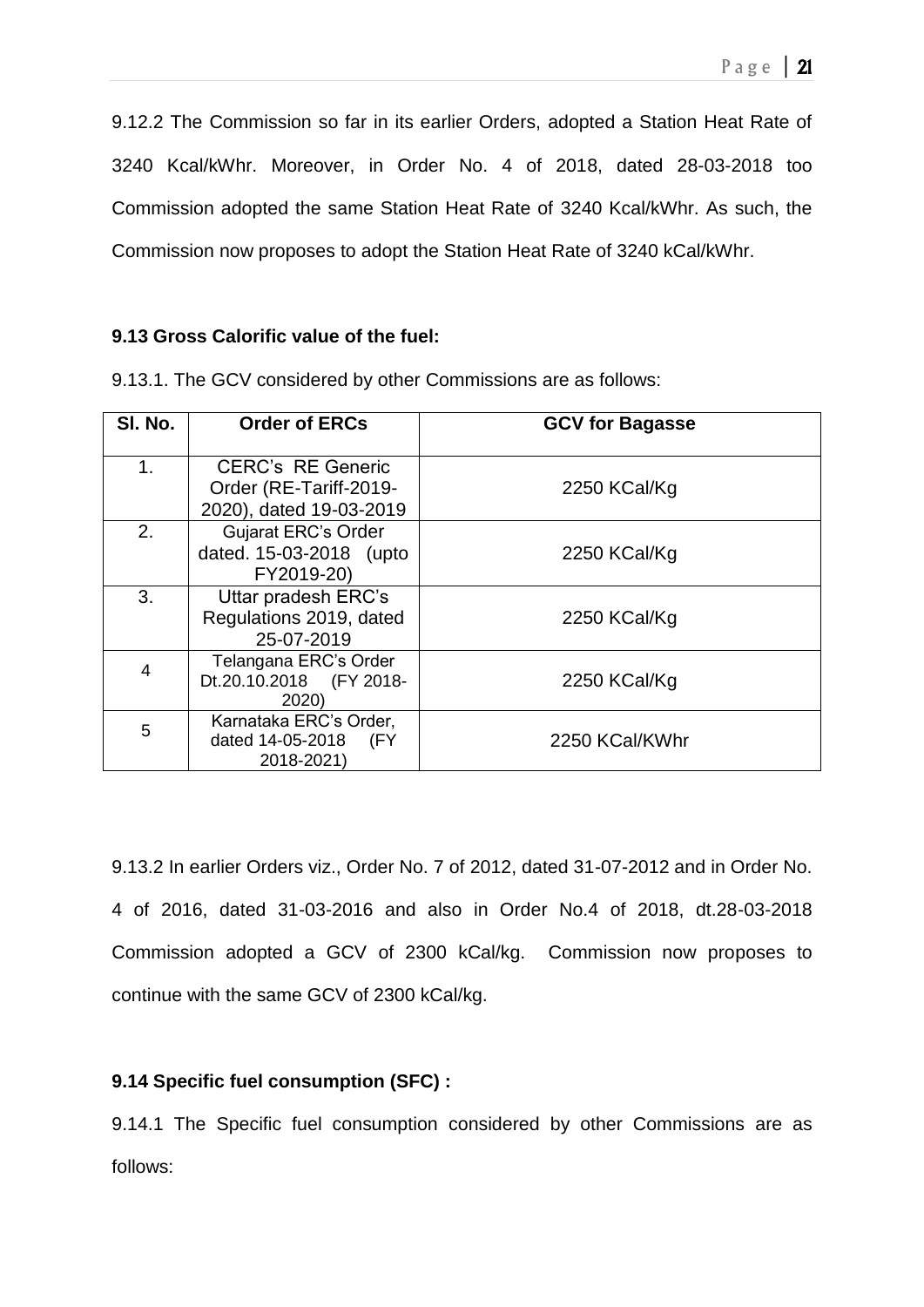| SI. No. | <b>Order of ERCs</b>                                                | <b>Specific fuel consumption</b> |
|---------|---------------------------------------------------------------------|----------------------------------|
| 1.      | <b>CERC's RE Generic</b><br>Order (RE-Tariff-2019-                  | 1.6 Kg/KWhr                      |
|         | 2020), dated 19-03-2019                                             |                                  |
| 2.      | <b>Gujarat ERC's Order</b><br>dated. 15-03-2018 (upto<br>FY2019-20) | 1.6 Kg/KWhr                      |
| 3.      | Uttar pradesh ERC's<br>Regulations 2019, dated<br>25-07-2019        | 1.51 Kg/KWhr                     |
| 4       | Telangana ERC's Order<br>Dt.20.10.2018 (FY 2018-<br>2020)           | 1.6 Kg/KWhr                      |
| 5       | Karnataka ERC's Order,<br>dated 14-05-2018 (FY<br>2018-2021)        | 1.6 Kg/KWhr                      |

9.14.2 Specific fuel consumption is the resultant of Station Heat Rate and Gross Calorific Value of the fuel. With the above Station Heat Rate at 3240 kCal/kWh and GCV at 2300 kCal/kg the resultant consumption works out to 1.41 kg/kWhr and the Commission now proposes the same.

## **9.15 Fuel Cost:**

9.15.1 The fuel cost considered by the other Commissions are as follows:

| SI. No.        | <b>Order of ERCs</b>                                                          | <b>Fuel cost and escalation factor</b>             |
|----------------|-------------------------------------------------------------------------------|----------------------------------------------------|
| 1.             | <b>CERC's RE Generic</b><br>Order (RE-Tariff-2019-<br>2020), dated 19-03-2019 | Rs.1926.63/MT with the escalation of 5%            |
| 2.             | <b>Gujarat ERC's Order</b><br>dated. 15-03-2018 (upto<br>FY2019-20)           | Rs.2075/MT with the escalation of 5%               |
| 3.             | Uttar pradesh ERC's<br>Regulations 2019, dated<br>25-07-2019                  | Rs.1010/MT with the escalation of 5% (2019-<br>20) |
| $\overline{4}$ | Telangana ERC's Order<br>Dt.20.10.2018 (FY 2019-<br>2020)                     | Rs.1848/MT with the escalation of 5%               |
| 5              | Karnataka ERC's Order,<br>dated 14-05-2018<br>(FY<br>2018-2021)               | Rs.1161.28/MT (2020-21)                            |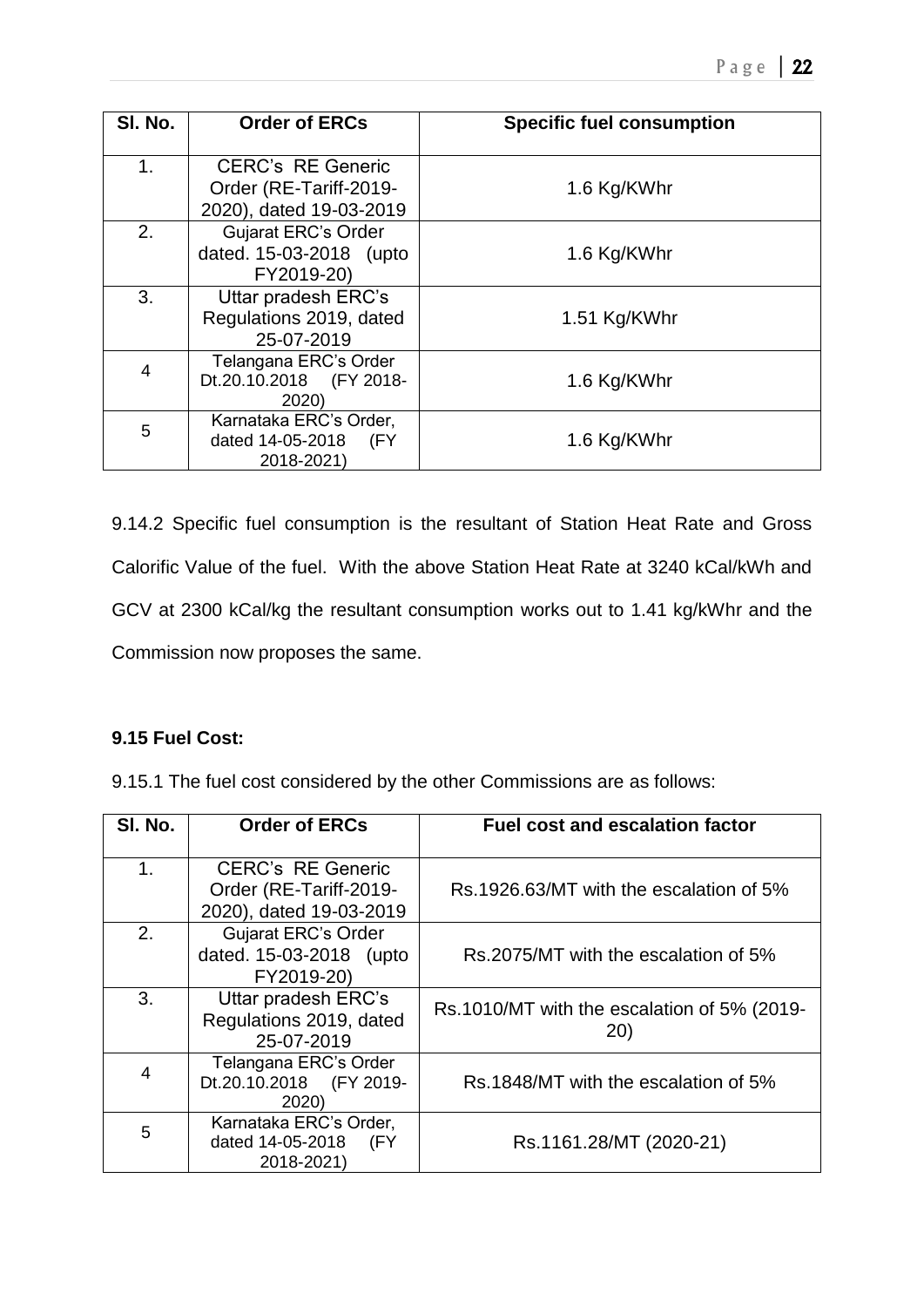9.15.2 Price of Bagasse notified by the CERC for the year 2019-20 is Rs.1926.63 per ton. The Commission now proposes the same value as adopted by CERC i.e., Rs.1926.63 with an escalation of 5% p.a. for the subsequent year.

**9.16. Auxiliary Consumption:**

9.16.1 Auxiliary consumption considered by other Commissions are as follows:

| SI. No. | <b>Order of ERCs</b>       | <b>Auxiliary Consumption</b> |
|---------|----------------------------|------------------------------|
| 1.      | <b>CERC's RE Generic</b>   |                              |
|         | Order (RE-Tariff-2019-     | 8.5%                         |
|         | 2020), dated 19-03-2019    |                              |
| 2.      | <b>Gujarat ERC's Order</b> |                              |
|         | dated. 15-03-2018 (upto    | 8.5%                         |
|         | FY2019-20)                 |                              |
| 3.      | Uttar pradesh ERC's        |                              |
|         | Regulations 2019, dated    | 8.5%                         |
|         | 25-07-2019                 |                              |
| 4       | Telangana ERC's Order      |                              |
|         | Dt.20.10.2018 (FY 2019-    | 9.00%                        |
|         | 2020)                      |                              |
| 5       | Karnataka ERC's Order,     |                              |
|         | dated 14-05-2018 (FY       | 8.5%                         |
|         | 2018-2021)                 |                              |

9.16.2. In its earlier Orders in No.4 of 2016, dt.31-03-2016 and Order no.4 of 2018, dt.28-03-2018 Commission adopted an Auxiliary consumption of 8.50%. The Commission now proposes to continue with the same rate.

## **10. Tariff Determinants:**

10.1 The financial and operational parameters in respect of Bagasse based Cogeneration Power projects proposed in the Consultative Paper are tabulated below: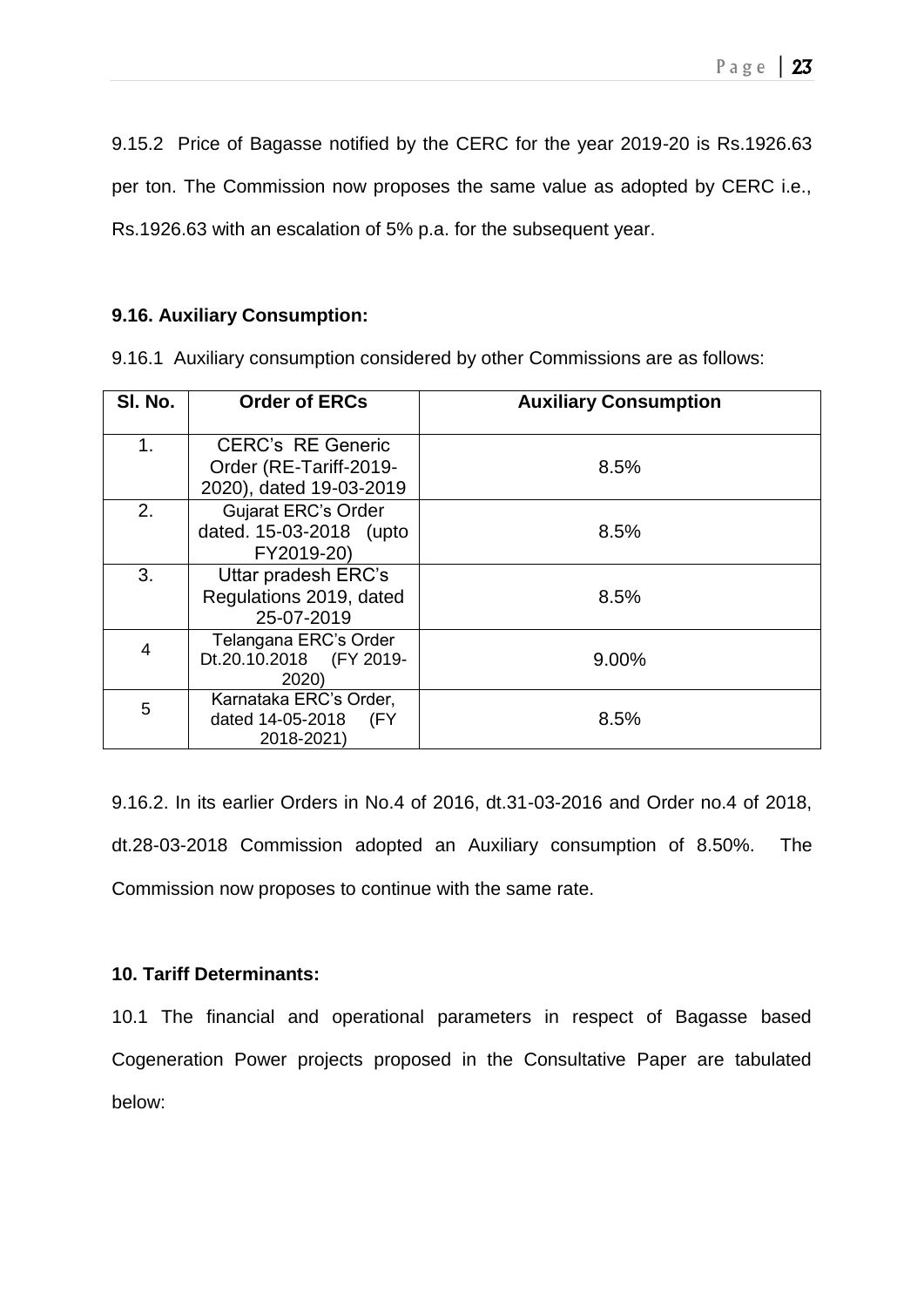| <b>Tariff Components</b>                      | <b>Values</b>                                                                                                                   |
|-----------------------------------------------|---------------------------------------------------------------------------------------------------------------------------------|
| <b>Capital Cost</b>                           | Rs.4.925 Crore/MW                                                                                                               |
| <b>PLF</b>                                    | 60%                                                                                                                             |
| Debt Equity Ratio                             | 70:30                                                                                                                           |
| Term of Loan                                  | 10 years with 1 year moratorium period                                                                                          |
| Interest on Loan                              | 10.31%                                                                                                                          |
| <b>Return on Equity</b>                       | 16.78%                                                                                                                          |
| Life of Plant and Machinery                   | 20 years                                                                                                                        |
| Depreciation                                  | 4.5% per annum SLM on 85% of the<br><b>Capital Cost</b>                                                                         |
| O & M Expenses                                | 3% of Capital Cost with an annual<br>escalation of 5.72% from 2 <sup>nd</sup> year<br>onwards                                   |
| Components and Interest on Working<br>Capital | Components:<br>a) One month Fuel Stock<br>b) One month O & M Expenses<br>c) Two months Receivables<br>Rate of Interest - 11.31% |
| <b>Station Heat Rate(SHR)</b>                 | 3240 kCal/kWh                                                                                                                   |
| Gross Calorific Value (GCV)                   | 2300 kCal/kg                                                                                                                    |
| <b>Specific Fuel Consumption (SFC)</b>        | 1.41                                                                                                                            |
| Fuel Cost (Rs. PMT)                           | Rs. 1926.63/MT                                                                                                                  |
| <b>Auxiliary Consumption</b>                  | 8.5%                                                                                                                            |
| <b>Variable Cost</b>                          |                                                                                                                                 |
| 2020-21<br>2021-22                            | Rs.2.97 per Unit<br>Rs.3.12 per Unit                                                                                            |
| <b>Fixed Cost</b><br>2020-21<br>2021-22       | Rs.2.08 per Unit<br>Rs.2.10 per Unit                                                                                            |
| <b>Total Cost</b>                             |                                                                                                                                 |
| 2020-21<br>2021-22                            | Rs.5.05 per Unit<br>Rs.5.22 per Unit                                                                                            |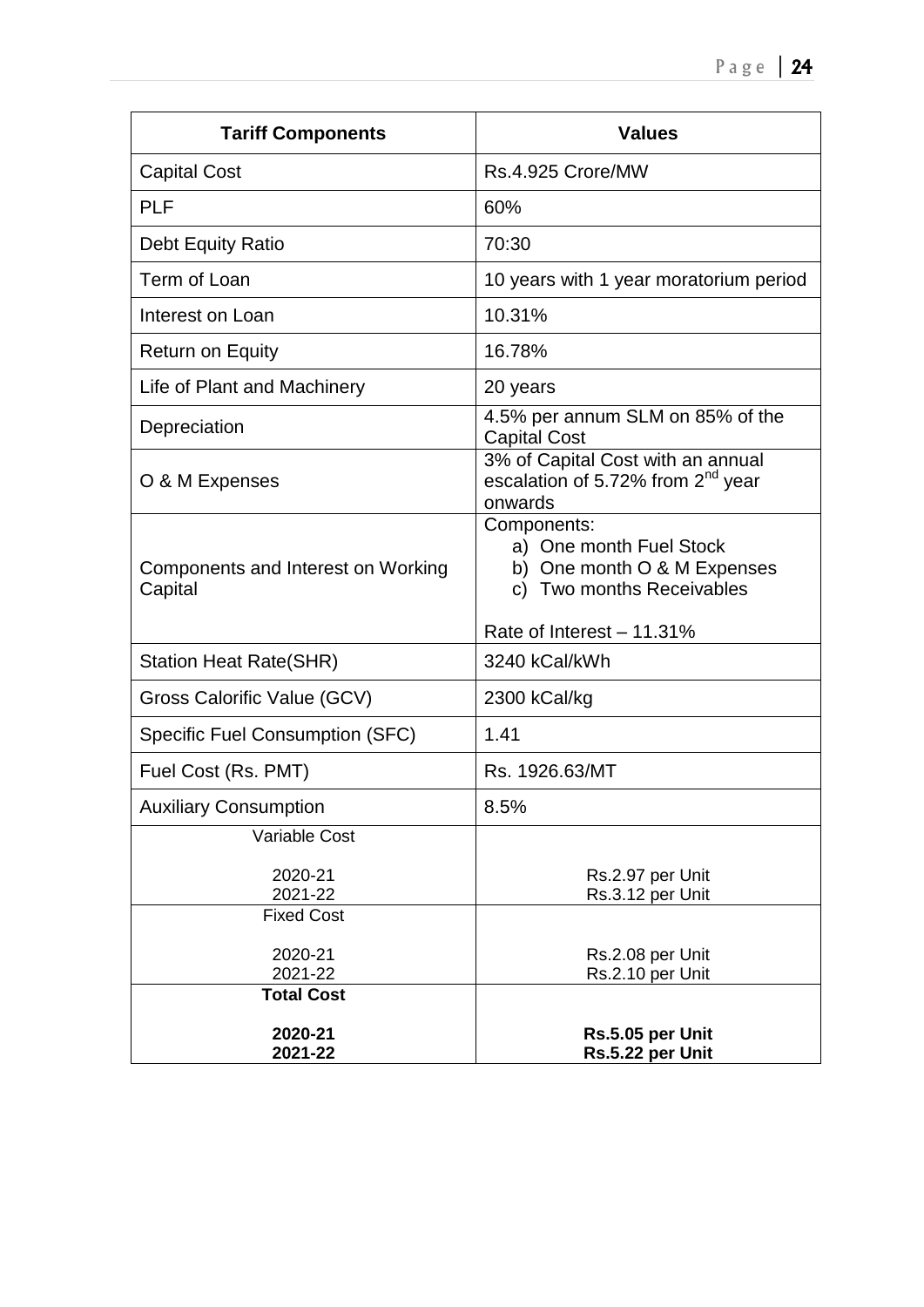## **11.0 Tariff:**

11.1 Bagasse based Power Generation tariff is computed with reference to the determinants list above.

## **11.2 Fixed Cost:**

11.2.1 The fixed Cost per unit for the whole project life of 20 years is as follows:

|                         | $\overline{\phantom{a}}$ |      |            |
|-------------------------|--------------------------|------|------------|
| Year                    | <b>FCC</b>               | Year | <b>FCC</b> |
| 1                       | 2.08                     | 11   | 1.69       |
| $\mathbf{2}$            | 2.10                     | 12   | 1.65       |
| 3                       | 2.05                     | 13   | 1.69       |
| $\overline{\mathbf{4}}$ | 2.00                     | 14   | 1.74       |
| 5                       | 1.95                     | 15   | 1.78       |
| 6                       | 1.90                     | 16   | 1.83       |
| $\overline{7}$          | 1.86                     | 17   | 1.88       |
| 8                       | 1.81                     | 18   | 1.93       |
| $\boldsymbol{9}$        | 1.77                     | 19   | 1.99       |
| 10                      | 1.73                     | 20   | 2.05       |

**(Rs./Unit)**

11.2.2 The fixed capacity charges specified in this Order will be applicable with reference to the date of commissioning of the plant.

## **11.3 Variable Cost:**

11.3.1 The variable cost for the financial year 2020-21 will be Rs.2.97/- per unit and for the financial year 2021-22 will be Rs.3.12/- per unit as discussed supra. 11.3.2. The variable cost will be applicable with reference to the financial year. The variable cost will apply for all plants commissioned on or after 15-05-2006.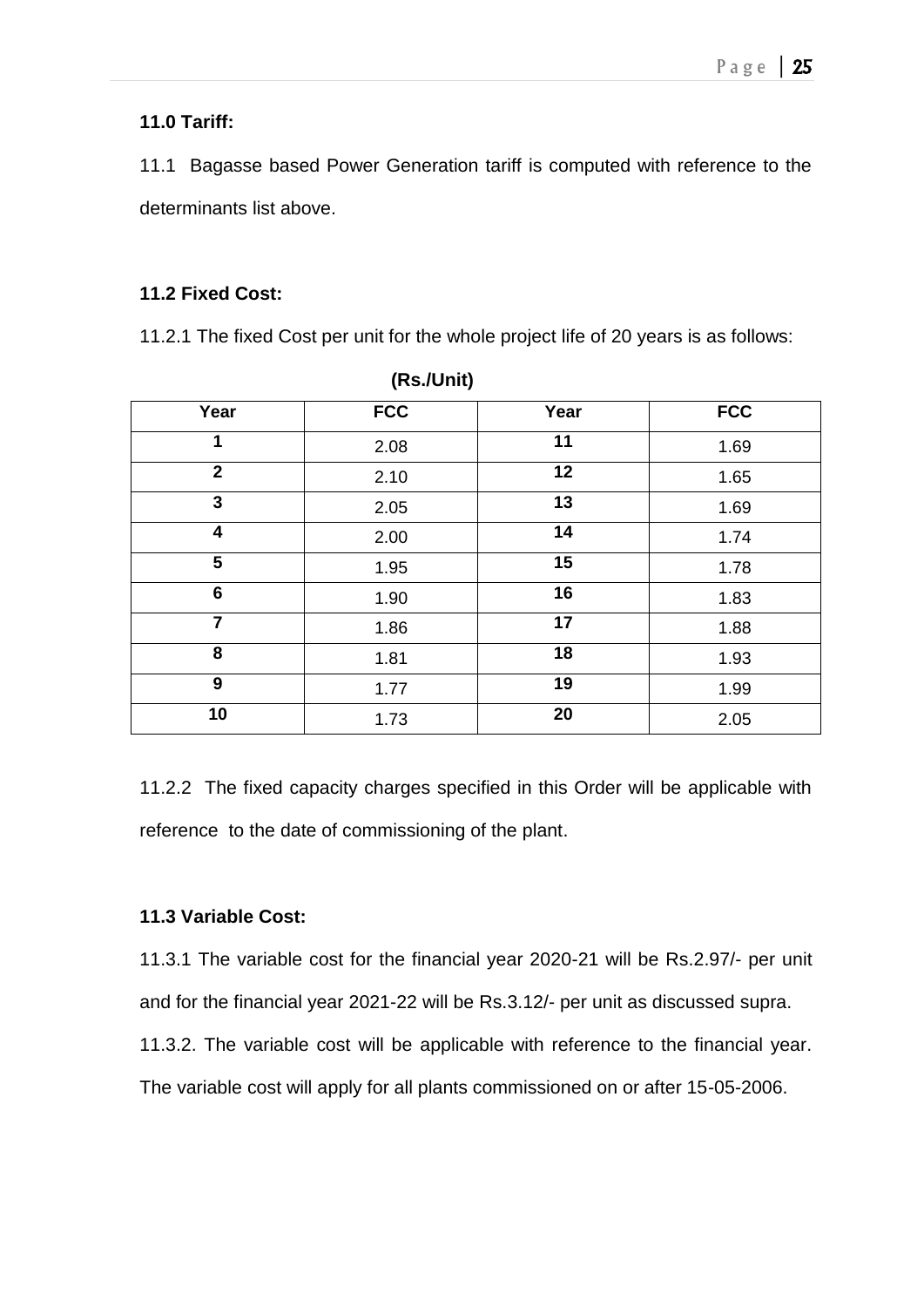## **12. Use of Fossil Fuel:**

12.1. The use of fossil fuels shall be limited to the extent of 15% of total fuel consumption on annual basis.

## **13. Monitoring Mechanism for the use of fossil fuel:**

13.1 The Project developer shall furnish to the State Nodal Agency, a monthly fuel usage statement and monthly fuel procurement statement duly certified by Chartered Accountant to the beneficiary (with a copy to appropriate agency appointed by the Commission for the purpose of monitoring the fossil and nonfossil fuel consumption) for each month, along with the monthly energy bill. The statement shall cover details such as -

- a) Quantity of fuel (in tone) for each fuel type (bagasse and fossil fuels) consumed and procured during the month of power generation purposes,
- b) Cumulative quantity (in tonne) of each fuel type consumed and procured till the end of that month during the year,
- c) Actual (gross and net) energy generation (denominated in units) during the month,
- d) Cumulative actual (gross and net) energy generation (denominated in units) until the end of that month during the year,
	- e) Opening fuel stock quantity (in tonne),
- f) Receipt of fuel quantity (in tonne) at the power plant site and
- g) Closing fuel stock quantity (in tonne) for each fuel type (bagasse and fossil fuels) available at the power plant site.

13.2 Non-compliance with the condition of fossil fuel usage by the project developer, during any financial year, shall result in withdrawal of applicability of tariff for such bagasse based power project.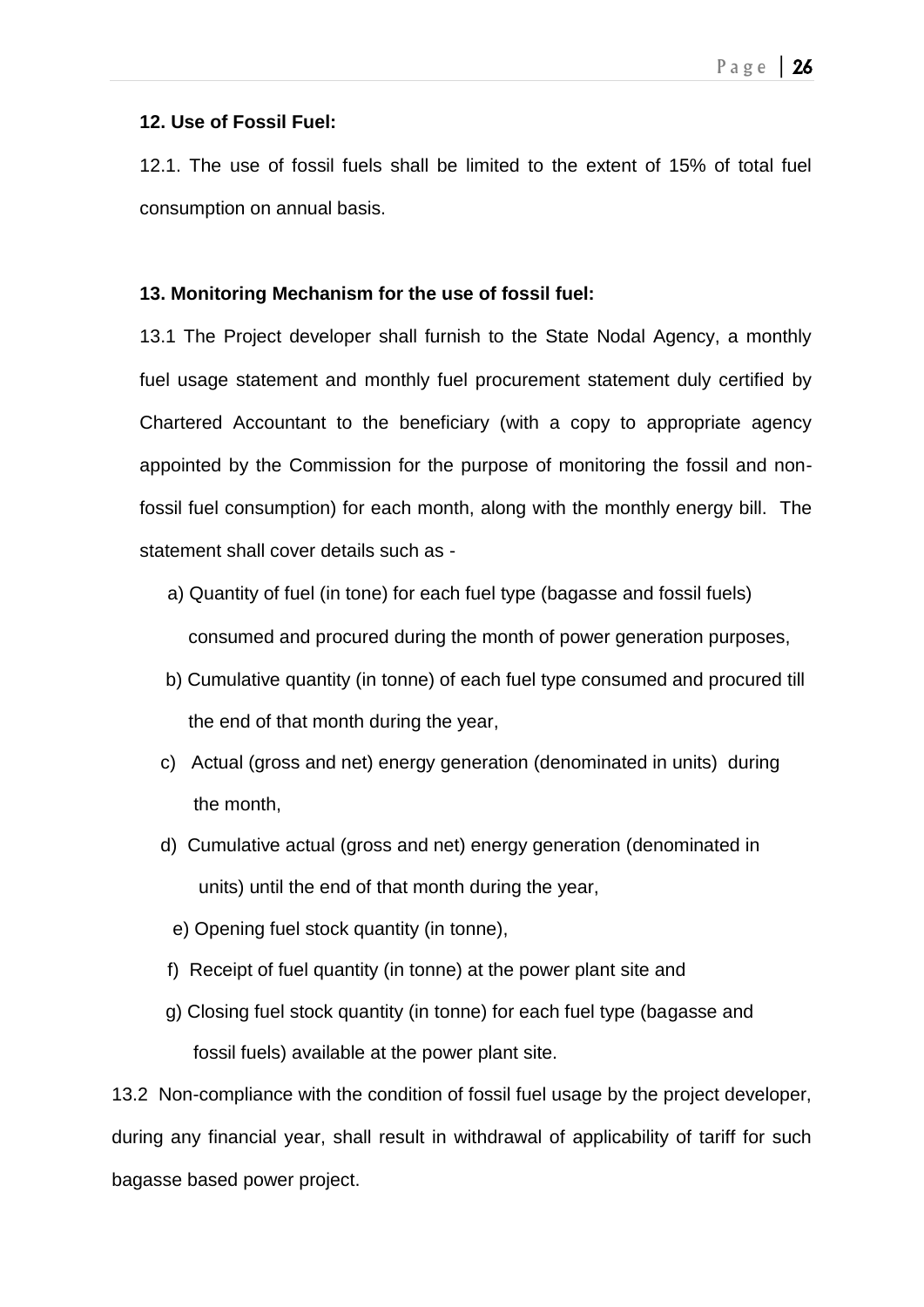## **14. 0 Related issues:**

# **The following are the related issues for energy generation from bagasse based cogeneration plants:**

- 1. Transmission and wheeling charges & Scheduling and system operation
- 2. Cross Subsidy Surcharge
- 3. CDM Benefits
- 4. Reactive power charges
- 5. Grid availability charges
- 6. Adjustment of energy generated
- 7. Application fees and Agreement fees
- 8. Billing and payments
- 9. Payment security and Security deposit
- 10.Power factor
- 11.Metering
- 12.Connectivity and Evacuation of energy
- 13.Energy Purchase and Wheeling Agreement
- 14.Parallel Operation Charges
- 15.Tariff review period / Control period
- 16.Quantum of power purchase by the Distribution Licensee

14.1 It is proposed that the above charges / terms are applicable to all bagasse based co-gen plants irrespective of their year of installation. These are discussed in detail in the following paragraphs.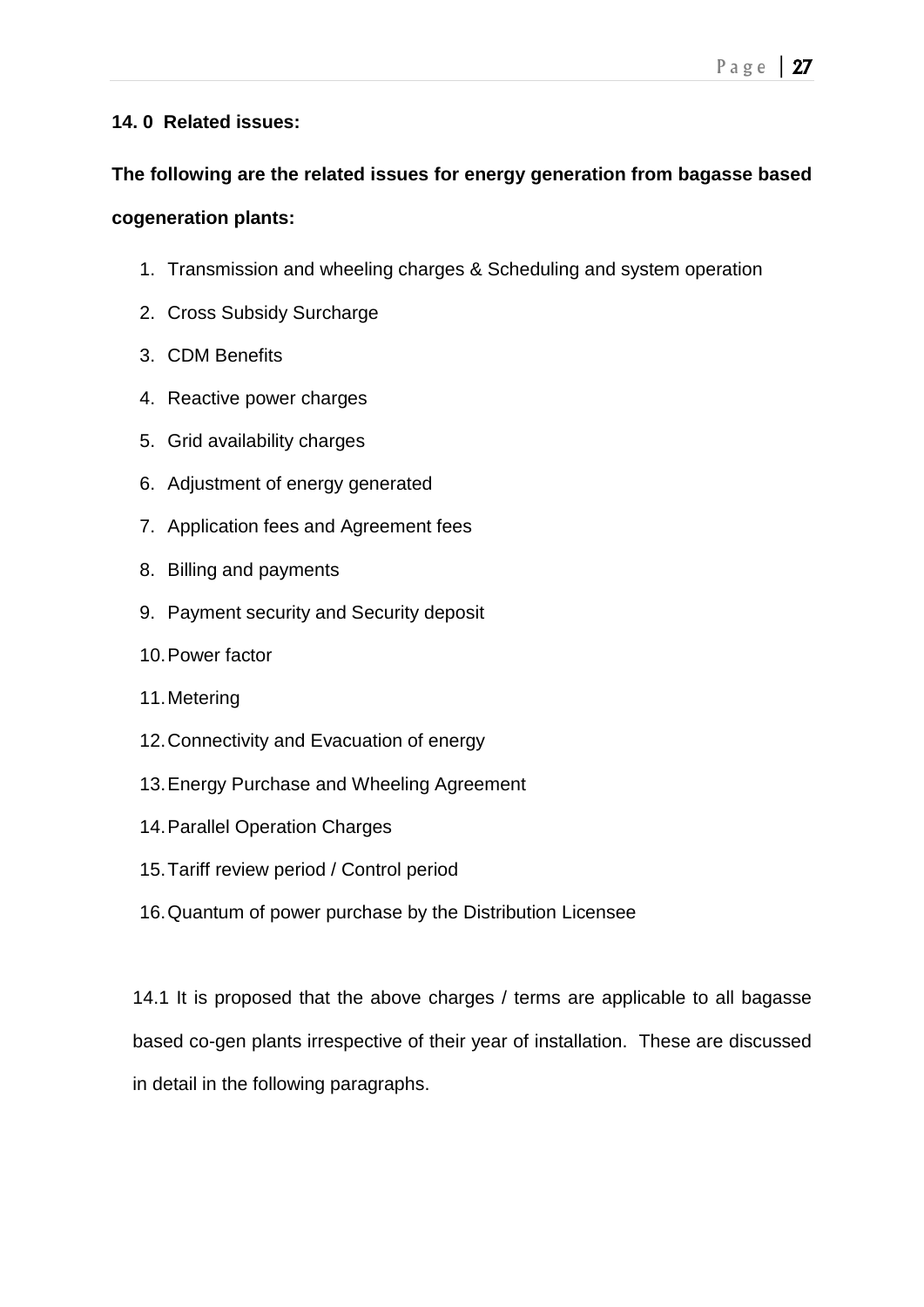# **14.2. Transmission and wheeling charges & Scheduling and system operation charges:**

14.2.1. Transmission, Wheeling and Scheduling & System operation charges are generally regulated by the Commission's Tariff regulations, Grid Connectivity & Open Access regulations and Commission's order on open access charges issued from time to time. As the Bagasse based Co-generation plants were enjoying the concessional charges for the long run in past, with the assurance to withdraw the same over the period, which were being subsidized by other users of the network and ultimately borne by the consumers, the Commission decides to levy the applicable charges fixed from time to time as stated under Grid Connectivity & Open access Regulations, 2014.

14.2.2 With regard to scheduling and system operation charges, the work done by SLDC is the same as in the case of conventional power. SLDC has to monitor the grid operations effectively on real time basis. The scheduling and system operation charges have to be determined in a non-discriminatory manner with reference to the functions of SLDC.

14.2.3 The Commission proposes the transmission, wheeling and scheduling and system operation charges for these co-generation plants as applicable for conventional power plants notified by the Commission from time to time.

14.2.4 Apart from these charges, actual line losses in kind as specified in the respective Order of the Commission and as amended from time to time are also payable for the captive use and third party sale. For generators who are availing Renewable Energy Certificate (REC) also, normal transmission charges, wheeling charges, Scheduling and System operation charges and line losses will apply.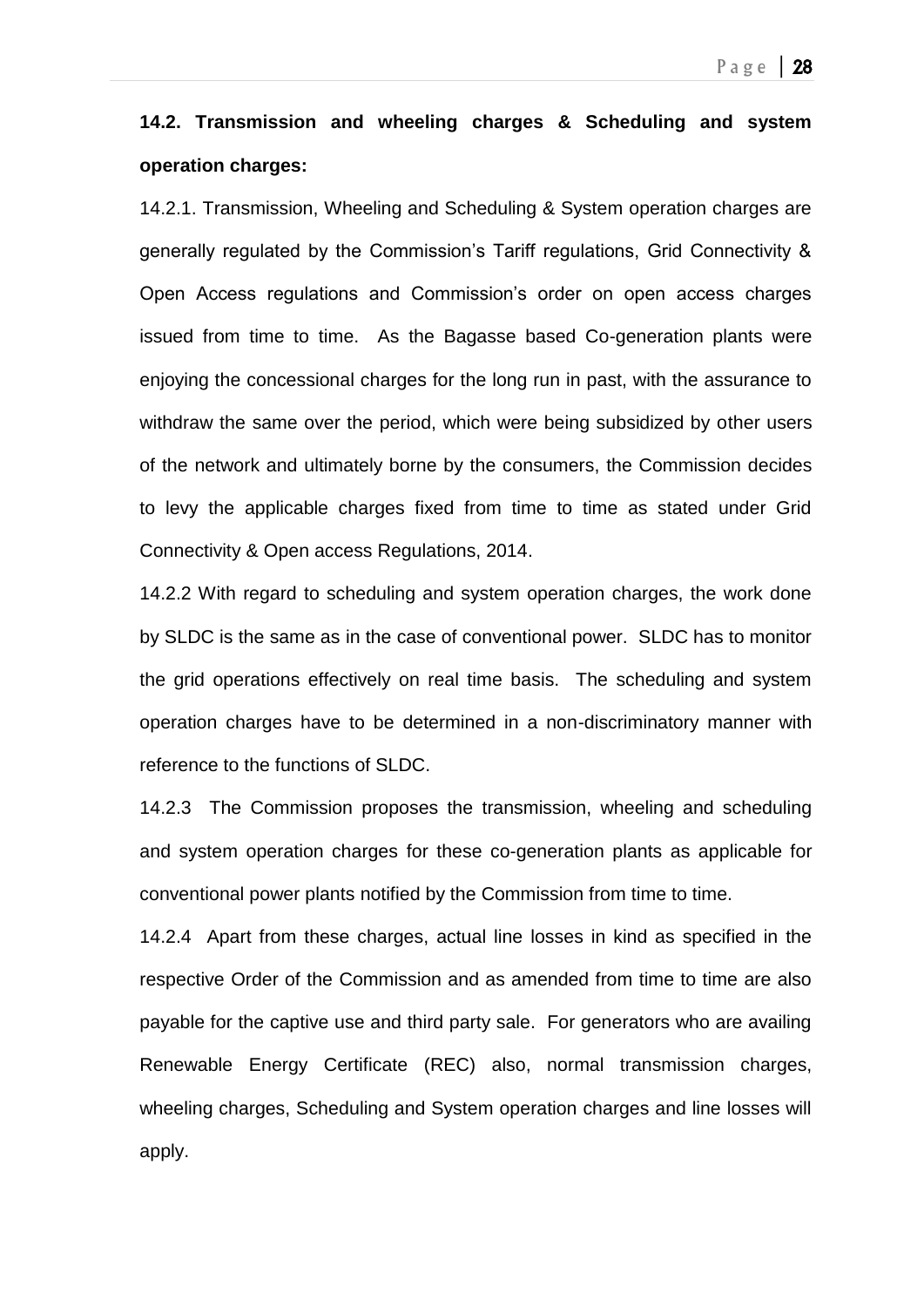#### **14.3. Cross subsidy surcharge:**

14.3.1. The Commission proposes to levy of 100% of cross subsidy surcharge applicable to conventional power.

### **14.4. CDM Benefits:**

14.4.1 In the earlier orders issued on renewable energy, the Commission adopted the following formula for sharing of CDM benefits as suggested by the Forum of Regulators (FOR):

"The CDM benefits should be shared on gross basis starting from 100% to developers in the first year and thereafter reducing by 10% every year till the sharing becomes equal (50:50) between the developer and the consumer in the sixth year. Thereafter, the sharing of CDM benefits will remain equal till such time the benefits accrue."

14.4.2 The Commission accepted the formula recommended by the Forum of Regulators in its earlier order. The Commission proposes to adopt the same formula. The generators shall furnish details of receipts of CDM to the distribution licensee and the distribution licensee shall account for the CDM receipts in the next ARR filing.

### **14.5 Reactive Power Charges:**

Commission proposes to adopt the reactive power charges for bagasse based co-generating plants as specified in its Order on Open Access charges issued from time to time.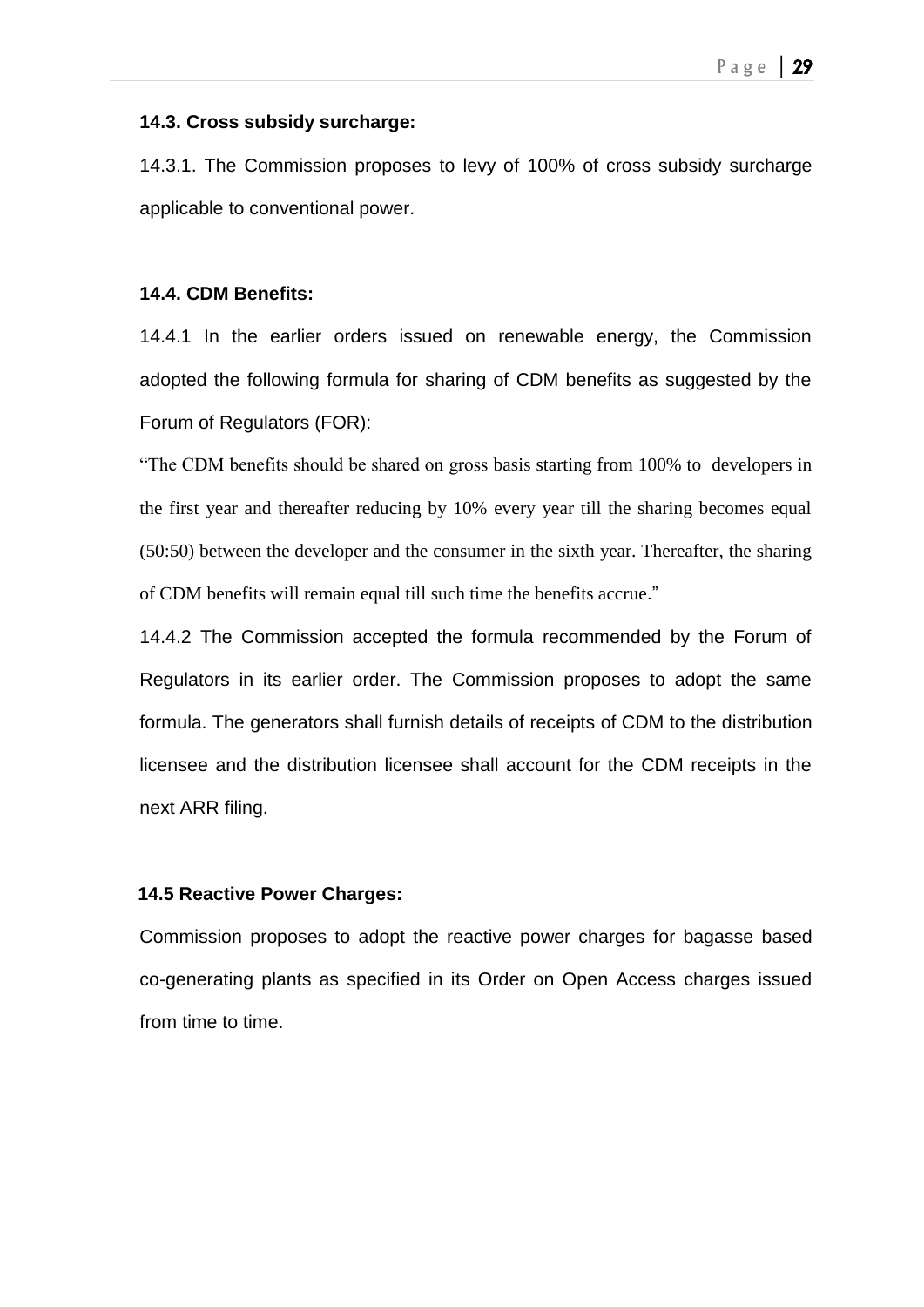#### **14.6. Grid availability charges:**

14.6.1 The charges for startup power of generators shall be as per Commission's Grid Connectivity and Intra-State Open Access Regulations, 2014, Deviation Settlement Mechanism and other orders of the Commission in force.

14.6.2. Similarly, if adequate generation does not materialize or if drawal by the captive / third party consumer exceeds generation, the energy charges and demand charges shall be regulated as specified in the Commission's Grid Connectivity and Intra-State Open Access Regulations, 2014 and Deviation Settlement Mechanism and other relevant Orders.

#### **14.7. Adjustment of energy generated:**

14.7.1. The Commission decides that the adjustment of energy shall be as per the Commission's Grid Connectivity and Open Access Regulations, Deviation Settlement Mechanism (DSM) and other relevant orders.

### **14.8. Application Fees and Agreement Fees:**

14.8.1.The Commission in its Bagasse Orders in 2016 and 2018 had stated that the Intra State Open Access Regulations 2014 of the Commission to provide for concession in application fees and agreement fees for generators of nonconventional and renewable sources of energy.

14.8.2. The application fees and agreement fees for the Energy Purchase Agreement (EPA) and Energy Wheeling Agreement (EWA) shall be as specified in the Commission's Intra State Open Access Regulations, 2014 and Fees and Fines Regulations, 2004 in force. The fees of EPA shall be collected by the licensee and passed on to the Commission. Whenever the Commission revises the above fees, the revised fees shall be payable by the Bagasse based co-generators.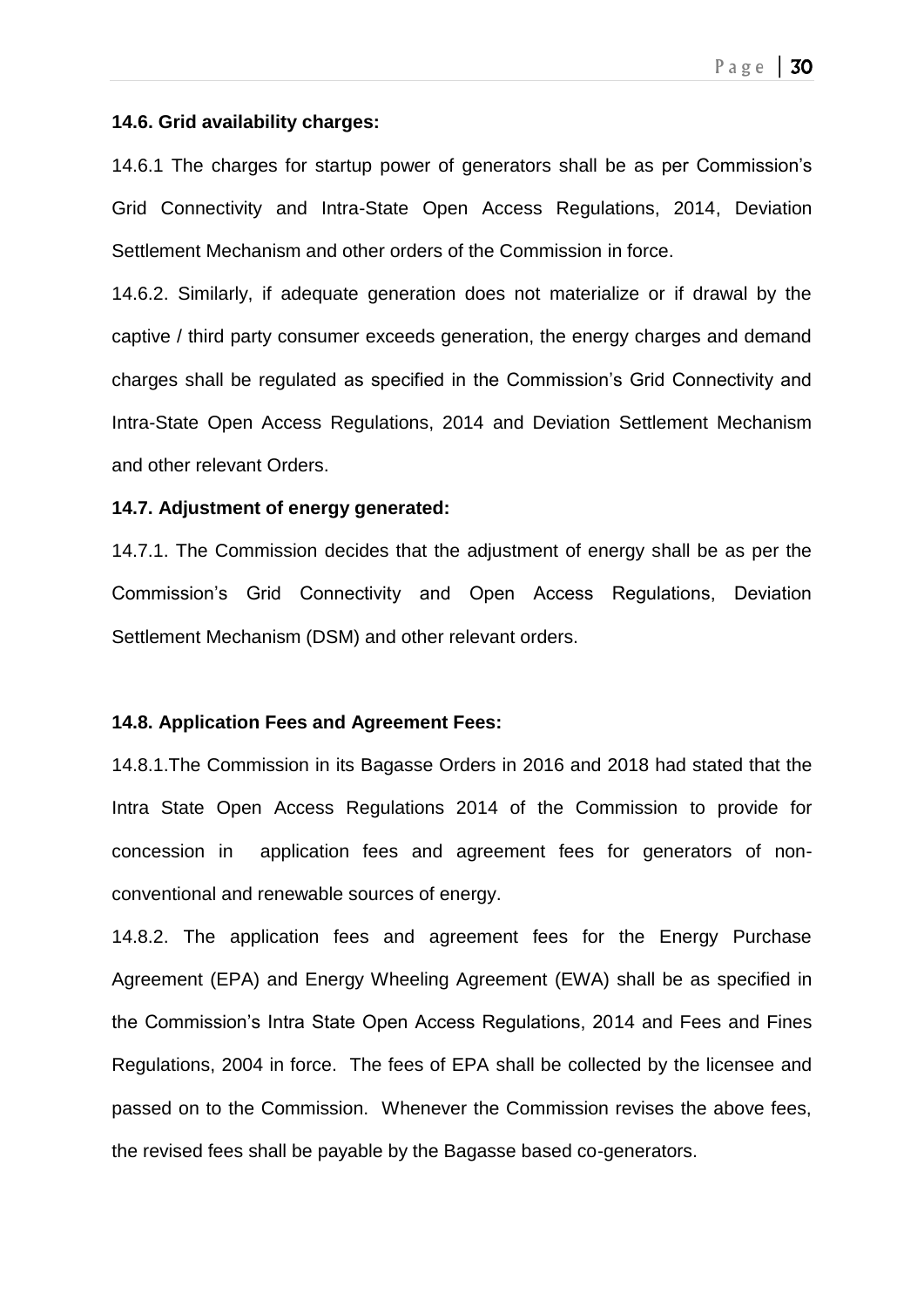14.8.3. Whenever there is a change in the usage of energy from bagasse based cogen or a change in the drawl point, etc., there will be extra work to the licensee. Therefore, an additional fees equivalent to the application fees and agreement fees shall be leviable by the licensee on the generator.

14.8.4. The Commission proposes to continue the same as in the Order No.4 of 2018, dated 28-03-2018.

#### **14.9. Billing and payments:**

14.9.1 The Commission in its Order No.4 of 2018, dated 28-03-2018 had specified that when a renewable energy generator sells power to the distribution licensee, the generator will raise a bill every month for the net energy sold after deducting the charges for startup power and reactive power. The bill amount is due only after one month. If the distribution licensee makes the payment within a period of one month of presentation of bills by a generating company, a rebate of 1% shall be allowed. Any delayed payment beyond 60 days is liable for interest at the rate of 1% per month. Commission now proposes to continue the above dispensation.

14.9.2 Energy Accounting shall be regulated by the Commission's Regulation/Orders on Open access, Deviation Settlement Mechanism and any other Orders. Till such time the DSM is implemented in the State, if a bagasse based cogenerator utilizes the power for captive use or if he sells it to a third party, the distribution licensee shall raise the bill at the end of the month for the net energy supplied. The licensee should record the generation and consumption during the billing period. Slot wise adjustment shall be made for the billing period. However, peak hour generation can be adjusted to normal hour or off peak hour consumption of the billing period. Normal hour generation shall be adjusted against normal hour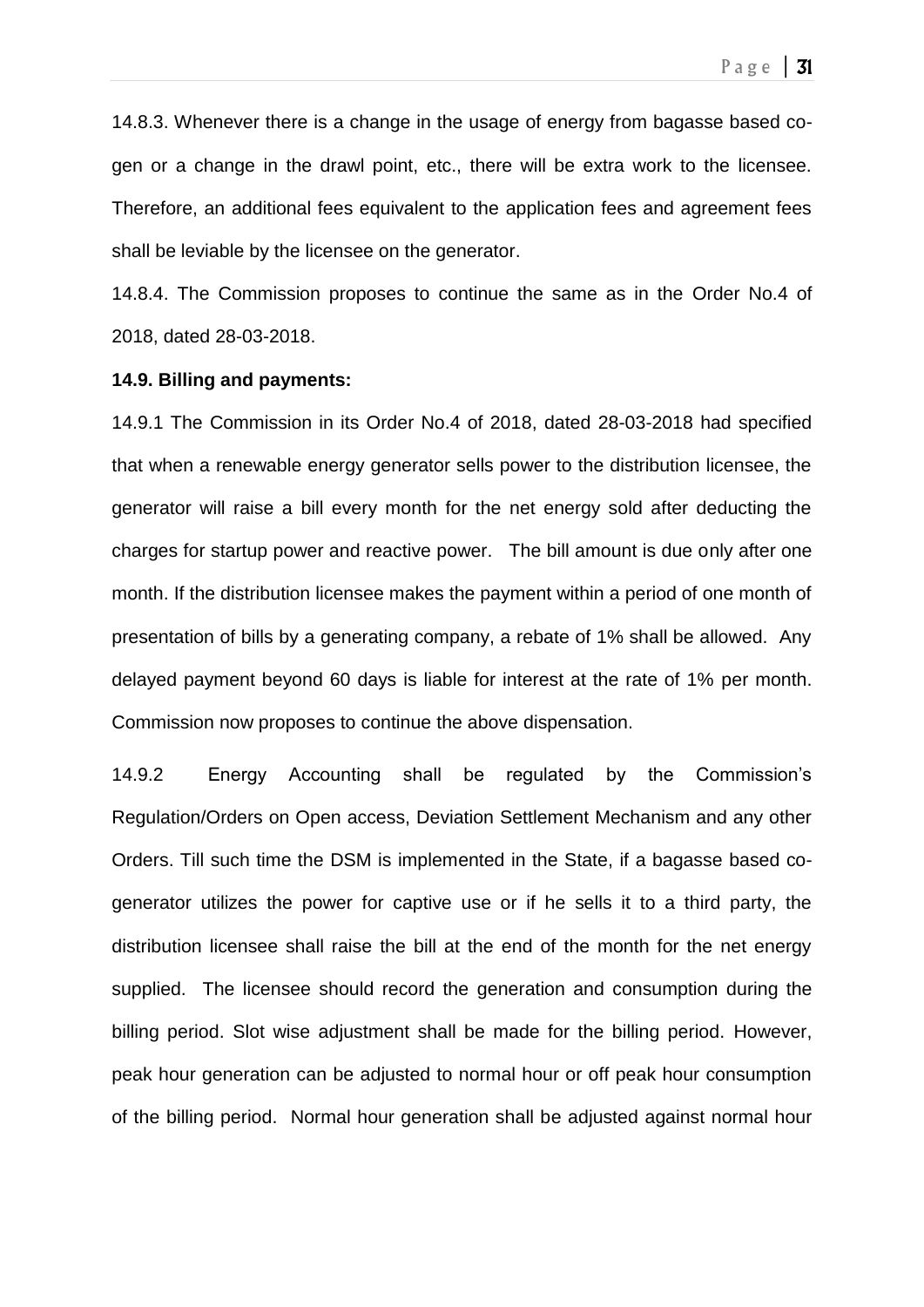consumption. Excess consumption will be charged at the tariff applicable to the consumer subject to the terms and conditions of supply.

14.9.3. When DSM is implemented, the licensee shall record the time block-wise generation and consumption during the billing period. Time block wise adjustment shall be made for the billing period. Excess consumption will be charged at the tariff applicable to the consumer subject to the terms and conditions of supply.

14.9.4. Appropriate transmission and wheeling charges, scheduling and system operation charges and cross subsidy surcharge, wherever applicable, shall be recovered from the open access consumers. The net amount recoverable from the consumer shall be raised in the bill as per their normal billing schedule.

14.9.5 Peak, Off-peak and normal hours shall be as defined in Terms & Conditions for Determination of Tariff Regulations, 2005 as amended from time to time. Presently, as per Clause 11 (2) of the Terms and Conditions for determination of Tariff Regulations, 2005 – defines Peak hour as " *the time between 06.00 hrs and 09.00 hrs and between 18.00 hrs and 21.00 hours". Clause 11(3) of the Terms and Conditions for determination of Tariff Regulations, 2005 defines off-peak hour as "the duration between 22.00 hours and 05.00 hours.* Balance hours are normal hours.

#### **14.10. Payment security and Security deposit:**

14.10.1. Tariff Policy calls for adequate and bankable security arrangement to the generating companies. This mechanism has been found impractical, as there are more number of generators and the monolith distribution licensee is unable to offer security for such numbers. In the Bagasse Order of 2016 & 2018, Commission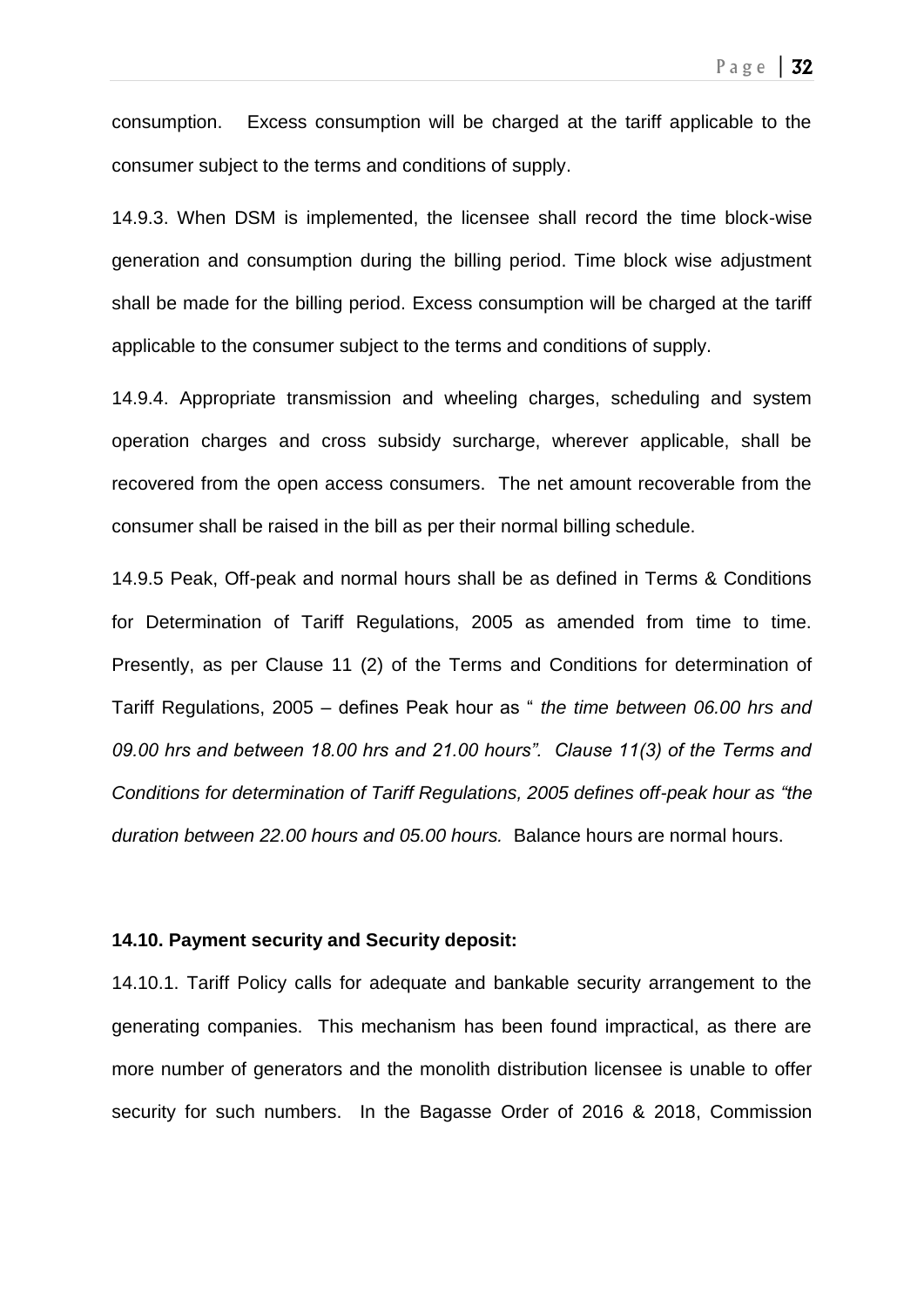considered that the interest for delayed payment by the licensee at 1% per month would serve the ends of justice.

14.10.2. With respect to the security deposit of the consumer, it was decided that two times the maximum net energy supplied by the distribution licensee in any month in the preceding financial year shall be taken as the basis for the payment of security deposit.

14.10.3. The Commission now proposes to continue the existing system in respect of the payment security and security deposit.

## **14.11. Power factor:**

14.11.1. Power factor disincentive may be regulated for the power factor recorded in the meter at the user end as specified in the relevant regulations/orders in force.

## **14.12 Metering:**

14.12.1. The Commission in its Orders No.4 of 2016, dated 31-03-2016 and Order no.4 of 2018, dt.28-03-2018 had decided to adopt the metering and communication in accordance with the following Regulations/ Codes, as amended from time to time:

- (a) Central Electricity Authority (Installation and Operation of Meters) Regulations 2006
- (b) Tamil Nadu Electricity Distribution Code 2004
- (c) )Tamil Nadu Grid Code 2004
- (d) Tamil Nadu Electricity Regulatory Commission Grid connectivity & Intra State Open Access Regulations, 2014.

14.12.2. The Commission now proposes to continue the same.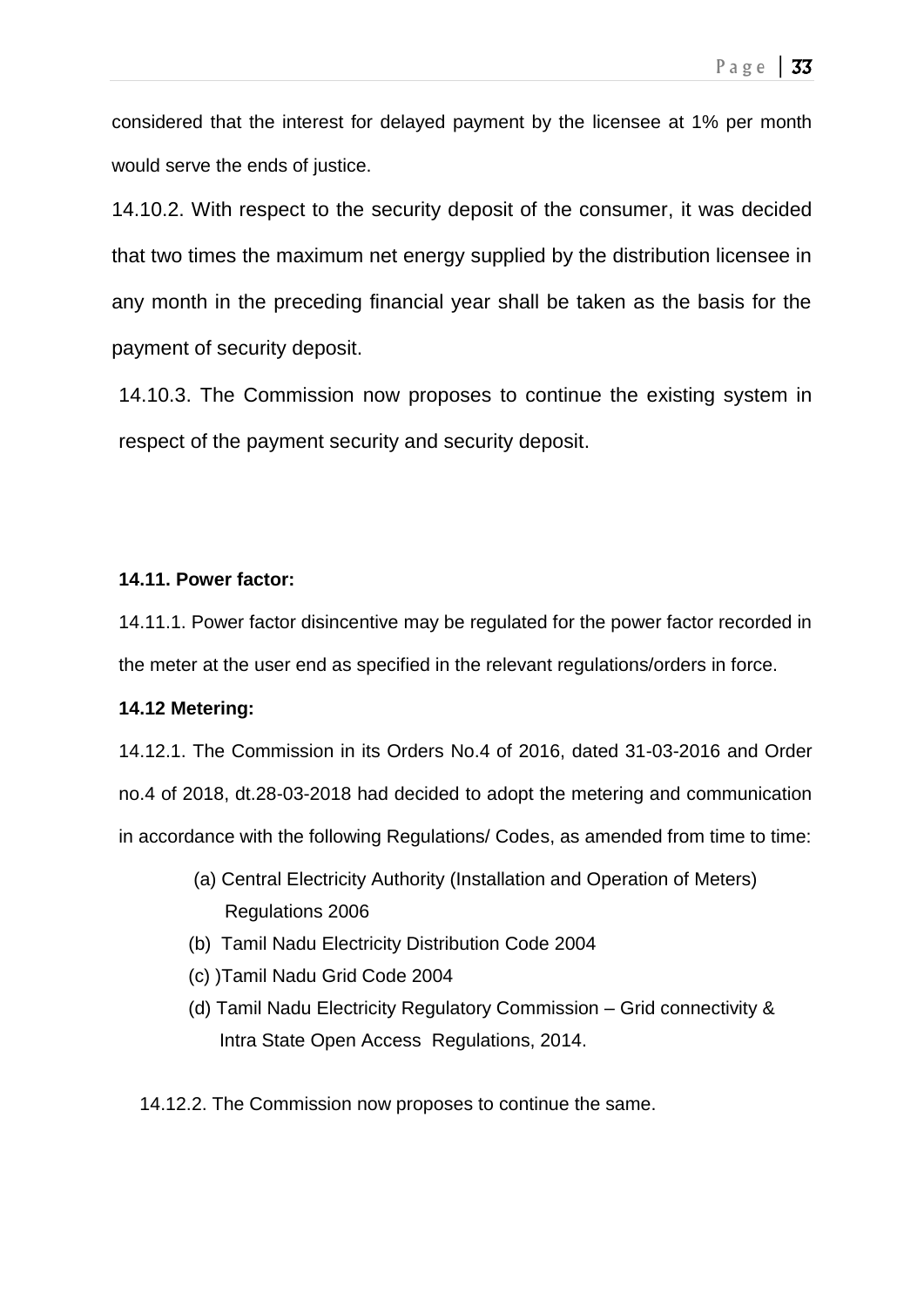#### **14.13. Connectivity and Evacuation of energy:**

14.13.1.The Commission in its Order No.4 of 2018, dated 28-03-2018 had ruled that the connectivity and power evacuation system shall be provided as per the Act, Codes, Regulations and Orders in force.

14.13.2. The Commission now proposes to continue the same as in the previous Order.

#### **14.14. Energy Purchase and Wheeling Agreement:**

14.14.1. The Commission in its Order No.4 of 2016, dated 31-03-2016 had decided that the Energy Purchase Agreement (EPA) shall be evolved as specified in the Commission's Regulations in force. The agreement shall be valid for a minimum period of twenty years. The distribution licensee shall execute the Energy Purchase Agreement within a month of receipt of application from the generator. The parties to the agreement may be given the option of exiting in case of violation with three months' notice to the other party.

14.14.2.The format of Energy Wheeling Agreement (EWA) shall be evolved as specified in the Commission's Regulations in force. The period and other terms of agreement shall be as per the terms of Open Access Regulations issued by the Commission.

### **14.15. Parallel Operation Charges**

14.15.1. Commission proposes that in respect of Bagasse based power generators who consumes power on captive basis in the same location may opt for paralleling of their generators with the grid without actually wheeling their power. Such generators shall have to pay the applicable parallel operation charges to the respective distribution licensee as specified in the relevant regulations.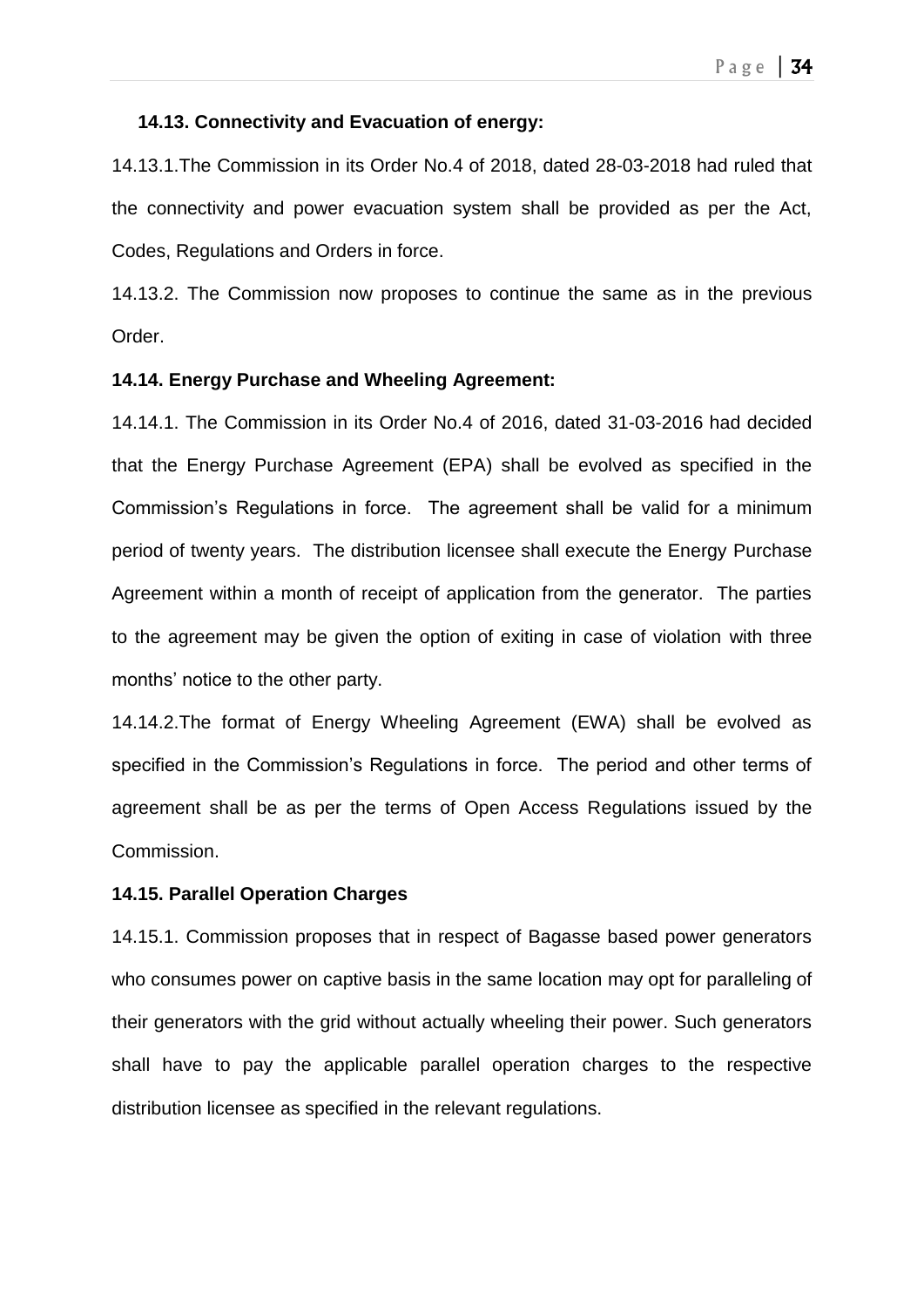14.15.2. The Parallel Operation charges in respect of the plants under REC option may be collected on par with the conventional power plants, as already in force.

## **14.16. Control Period / Tariff Review Period:**

14.16.1 Clause 6 of the Power Procurement from New and Renewable Sources of Energy Regulations, 2008 of the Commission specifies that the tariff as determined by the Commission shall remain in force for such period as specified by the Commission in such tariff orders and the control period may ordinarily be two years.

14.16.2. The Commission proposes a control period of two years from 01-04-2020 and the tariff period is twenty years.

### **14.17. Quantum of power purchase by the Distribution Licensee:**

14.18.1 The distribution licensee can purchase bagasse based cogen power at the rate determined by the Commission from the bagasse based cogen generators to meet the Renewable Power Purchase Obligations (RPO) requirement. It is open to the distribution licensee to procure the same through competitive bidding route following the guidelines of Government of India if it can realize a more competitive rate than the one determined by Commission's order. For any procurement in excess of RPO, specific approval shall be obtained from the Commission.

*(By order of the Commission)*

**Secretary, Tamil Nadu Electricity Regulatory Commission.**